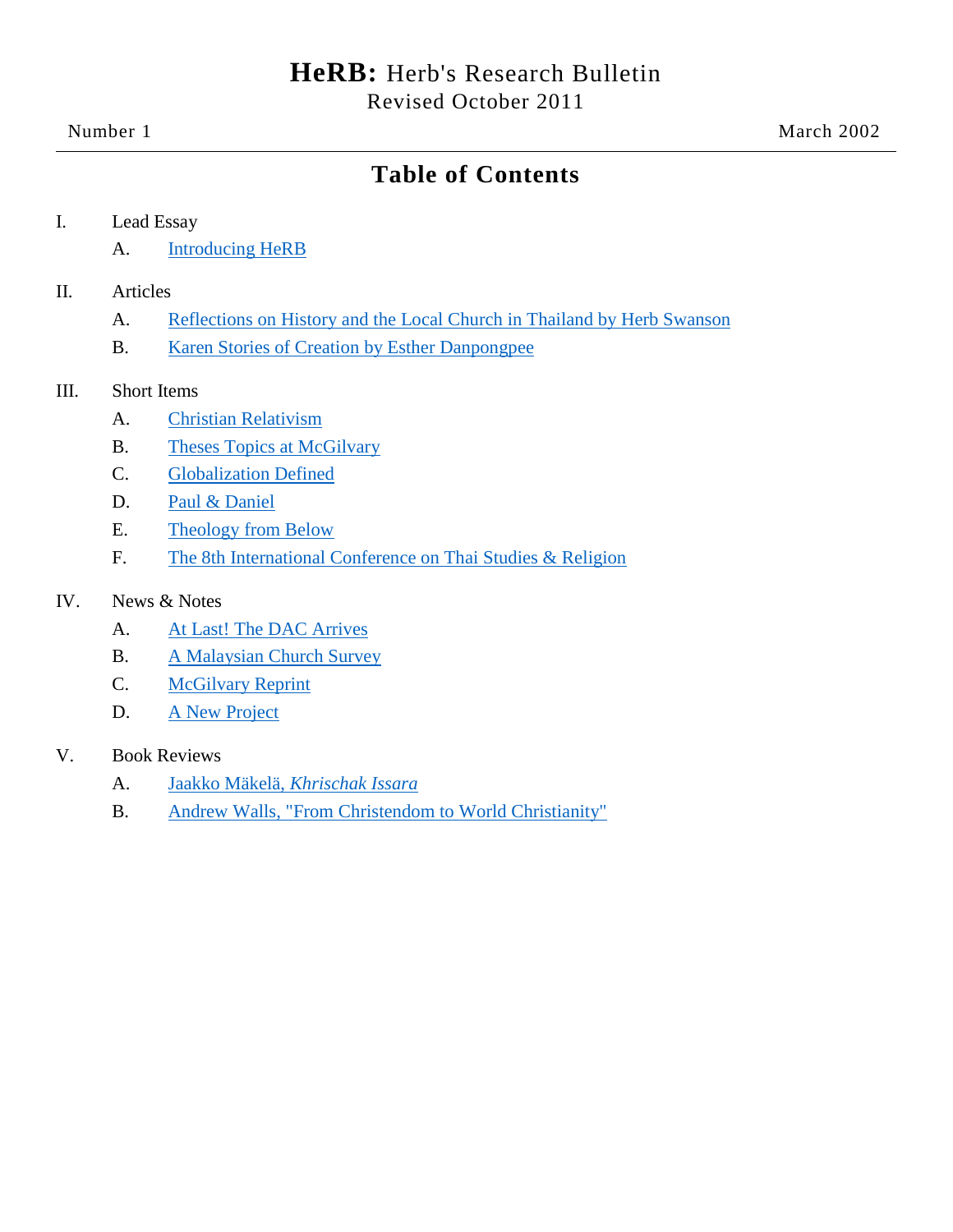# **Lead Essay**

## **Introducing HeRB**

<span id="page-1-0"></span>**T**he acronym HeRB stands for "Herb's Research Bulletin." It is, I suppose, an act of considerable conceit to name an academic journal, however modest in scope and intent, after oneself. But, then, why not? HeRB picks up where my email diary, HeRD (Herb's Research Diary) left off when I stopped sending it out in 1999. I used HeRD to share a wide variety of ideas garnered from my own research, the work of my colleagues in the Office of History, and from other places. The press of other work and the tedium of putting out 20 HeRDs a month finally brought that enterprise to an end-first to my utter relief and later to my lingering regret. Over the last few months, a number of recipients of HeRD, six in number to be precise, have told me that they'd like to see HeRD start up again. With that encouragement, I've decided to launch a related but different venture, a research bulletin that will come out two or three, maybe four times a year. No subscription rates. No commitments by reader or writer.

Egotistical or otherwise, there is a role for HeRB. Since the beginning of the Payap University Archives (then known as the Payap College Manuscript Division) in 1978, I've played a continuing role in developing the study of the history of Thai Protestantism. That role means that I frequently have opportunities to learn things and be involved in research, my own and that of others, that should be shared more widely. HeRD allowed me to do that. But, the HeRD entries were always short, seldom more than 400 or 500 words at the most, frequently o nly 200 or so words. Not all the recipients enjoyed having HeRD constantly turning up in their inboxes. There is no question but that some people were dumping them right into the trash, unread. So, I'm going to try this format for awhile and see what happens. My goal is to do three or four HeRBs this year and then decide if it is worth continuing on a long-term basis.

The purpose of HeRB is to inform you about the history of the church in Thailand -and other things that seem worth passing along-as well as to be something of an English-language clearinghouse for church-based research in Thailand. There is a need for such a clearinghouse, and I'm hopeful that HeRB will help to fill that need.

From the outset, it should be emphasized that HeRB is a personal rese arch bulletin. It speaks for no one but me. That's one good reason for the name of the bulletin, rather than one that might imply an official connection to the Church of Christ in Thailand's Office of History, my employer, or to the CCT itself. I prefer it this way because I do intend to use HeRB, as I used HeRD, as a "bully pulpit" to press home my perspective on the past, present, and future of the church in Thailand. Those of you who know me already know what that perspective is and those who don't will know it soon enough. There will be, however, room here for disagreement and rebuttal, dialogue and discussion for those of you who seek these things. Letters to the editor will be gratefully received and, where appropriate, included in following HeRBs.

As for this issue, most of it is self-explanatory. The article on history and local churches in northern Thailand represents some of my own thoughts on the experience of the Office of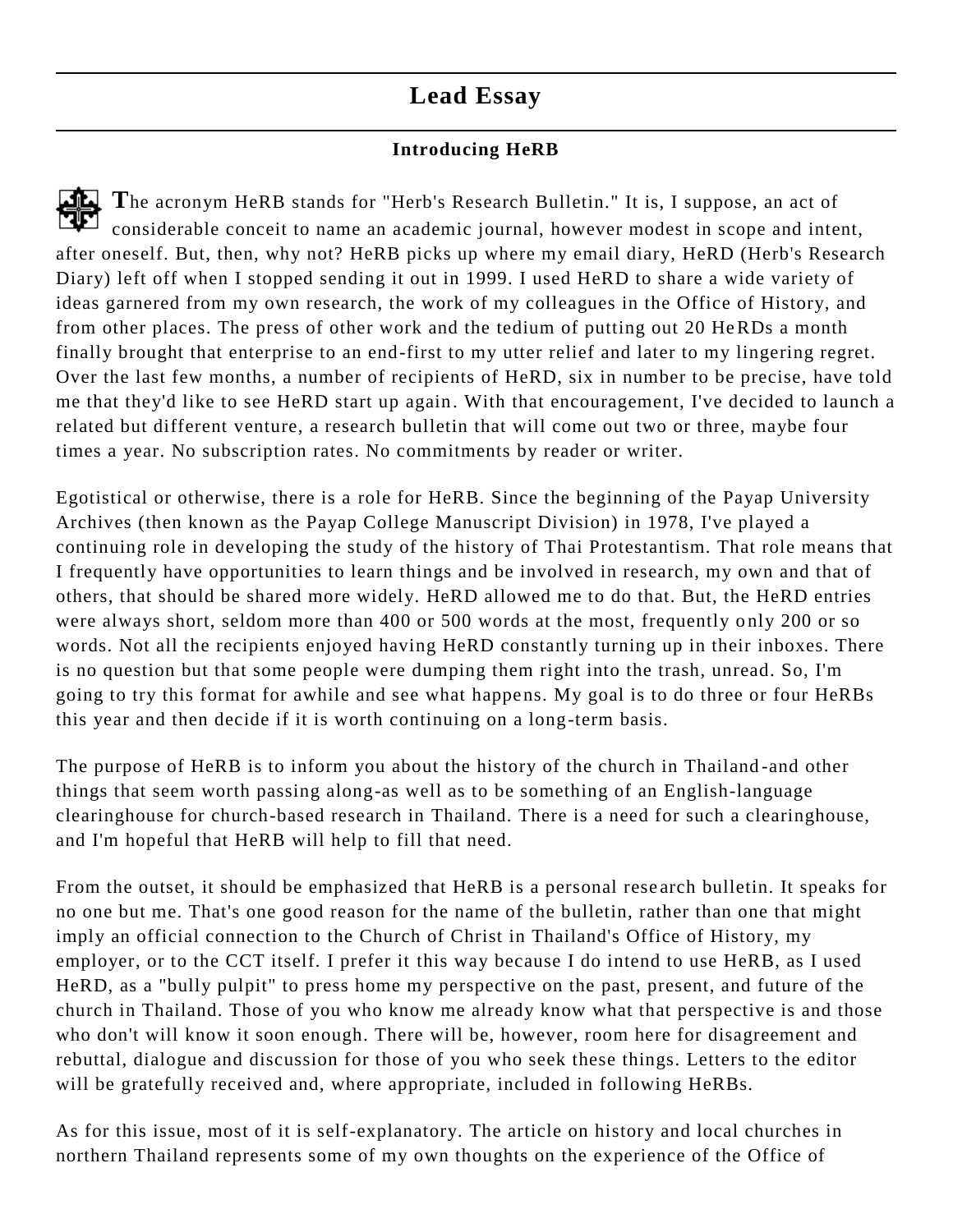History in its first twelve years (1988-2000); it's a good article for this inaugural issue of HeRB. I would like to thank my colleague at the Office of History, Thra'mu Esther, for allowing me to reproduce her paper on Karen creation stories. Nothing like it has been produced by the Karen churches in Thailand before this, and I understand that it has been circulated among and favorably commented on by Karen church leaders in Burma. With these comments, you're cordially invited to wander through HeRB 1. Let me know what you think. Peace.

> Herb Swanson Ban Dok Daeng March 2002

# **Articles**

### <span id="page-2-0"></span>**Reflections on History and the Local Church in Northern Thailand**

#### **Herb Swanson**

#### **Introduction**

**T**he Church of Christ in Thailand (CCT) established its Office of History in January 1988 with a variety of goals and tasks in mind, first among them being the study of local church history. Since the Office of History has just completed its first cycle, this meeting of the History Association of Thailand on the subject of "Local History and Local Wisdom" provides an appropriate opportunity to reflect, briefly, on the Office of History's experience with local church history, particularly among the lowland and highland people of northern Thailand. We have been in search of a process, a search that is still going on, and I hope that the experiences we have accumulated during that search will be of some value to others.

The Office of History currently has a staff of five employees, including three working in its office in Chiang Mai, one in Amphur Mae Chaem, Chiang Mai Province, and one working in Uttaradit Province. Now, we also have one short-term assistant, also working in Uttaradit. Since 1988, the Office has conducted local church history research in several churches in Chiang Mai Province, conducted a major, five-year project among the churches of Nan Province, carried out a smaller project with a group of Karen churches in Amphur Sangklaburi, Kanchanaburi Province, and is currently supervising and staffing two projects, one among Karen churches in Chiang Mai Province and the other among the churches of Uttaradit Province. All of these projects have been done with churches belonging to the CCT. Through necessity, all of these projects have emphasized collecting data through oral history interviews, although we use such documentary materials as are available. The Office has carried on a wide variety of other research, teaching, and publishing work, but most of our work has been ultimately aimed at supporting and supplementing our local history research.

#### **Foundational Concepts**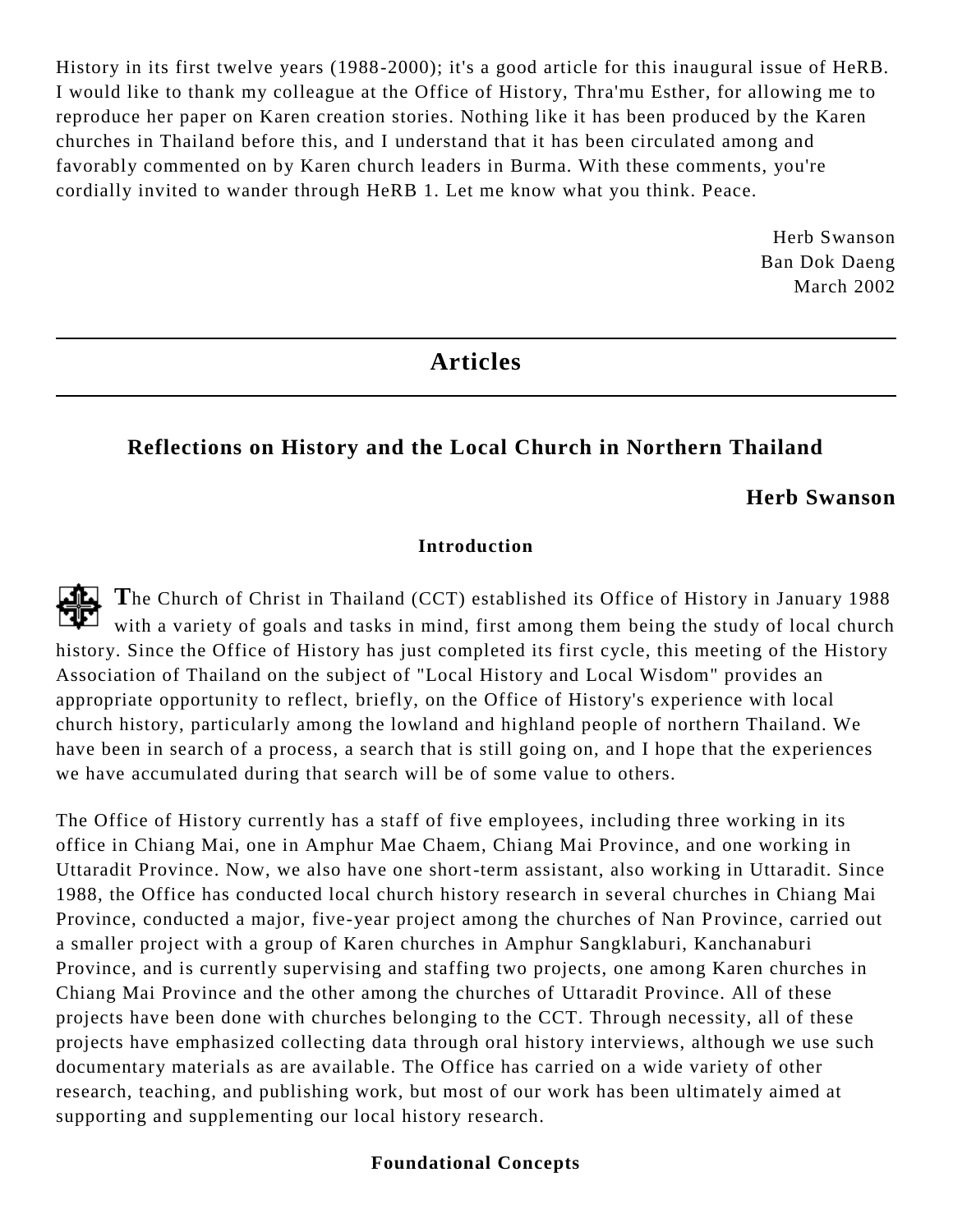One hesitates, frankly, to introduce fundamentally religious concepts into a meeting of academic historians and to introduce Christian concepts into a meeting of people of other faiths or no faith. For many academics, religion is a matter of superstition, and for many Thais, Christianity is an alien, intrusive religion that seems to have little respect for the faith of others. Yet, the Office of History's experiences in the conduct of its local history research have been guided from the beginning by religious values and ideas that have to be explained if that experience is to be understood.

First, although an agency of a national Christian organization, the Office has always emphasized the study of local churches and desired to use historical research to strengthen those churches. Strong local Christian communities, centered on churches, are important to the life and work of the Christian faith in every country. They are especially important when the church is a very small minority group, such as is the case in Thailand.

Second, the Office of History sees its own work as a form of religious work, or "ministry," in Christian terms, and it conducts its research according to religious values. These values include attitudes of concern for others, humility, and self-denial. In our research, we have especially emphasized the importance of listening to the life experiences of people in local churches. Listening is a difficult skill, one that requires close attention to the other person. Religious attitudes, based on the example of Christ (or the Buddha, for Buddhists), are especially important in working with local church people, because the Office of History staff are all "acharns," and there is a temptation to take a superior attitude or treat local people with little respect.

Third, the Office's motivation to serve and strengthen local churches has also encouraged it to emphasize high standards for its own research, standards as high as possible in our situation. We are convinced that there is no contradiction between being individuals of religious faith and professional historians. We are "believers," but we also realize how important it is to set aside our religious beliefs in evaluating and interpreting data. It is important to be self-critical of our own theologies and ideologies. It is especially important not to confuse religious doctrines with actual historical events. As Christians, we are believers, but as historians, we are agnostics. This situation is not any different from other historians, even those who claim to have no religious beliefs. All historians have ideologies, political orientations, and prejudices. All competent historians are both believers and agnostics.

In sum, it is the Office of History's ministry to use the best historical methods possible to the benefit of the churches of the Church in Christ in Thailand. We have to maintain a balance between religious and professional values. And, we have to always keep our ultimate goal of using our professional skills for the benefit of others as the central focus of our work.

#### **Experience**

The Office of History began its work in 1988 with a misconception, namely that it would do research for local churches, tell the churches what it had learned, and help the churches to discover new directions for their lives from the results of the rese arch. The approach was a failure. Local churches were happy to have the Office study their histories, but they were unable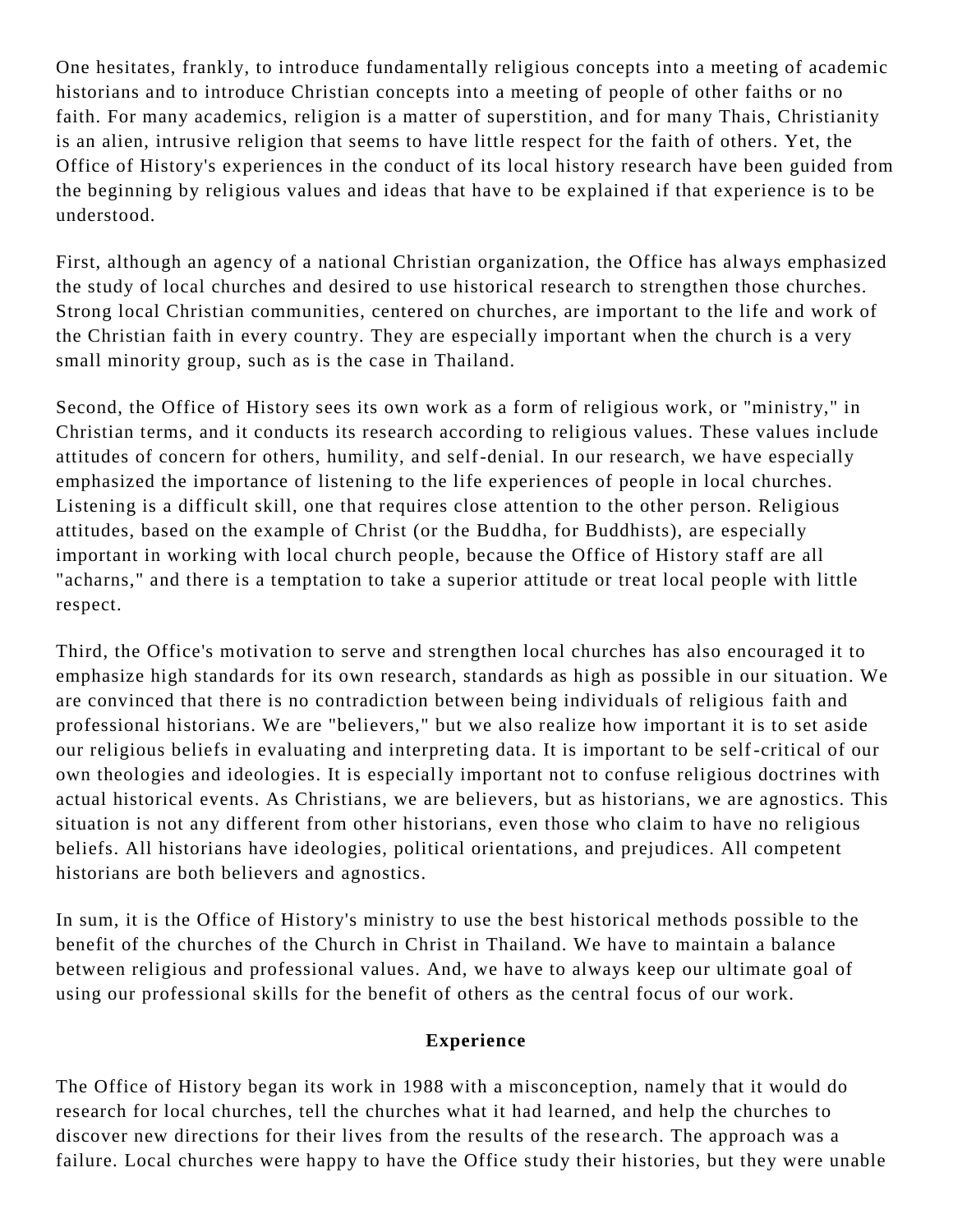to use the results of its research in a meaningful way. In one case, a church rejected the major conclusions we reached concerning its life, but even in those cases where they accepted and understood the meaning of our research for them, they could not of themselves move from historical understanding to programmatic change. The Office became aware of this problem within less than two years of its founding, and attempted to deal with the problem by initiating the study of a whole district rather than individual churches. We hoped that districts could make use of historical data, interpreting it to its churches. We chose District Five, Nan , as our field, and during the early 1990s invested a great deal of time traveling to Nan Province to study its 18 churches and organized Christian groups. This approach was also a failure, in spite of the heavy investment in time made by the staff of the Office of History. At the end of the study, we presented a series of conclusions and recommendations that suggested the need for important changes in district thinking and strategy. Some important leaders rejected some of our conclusions. Others did not really understand their importance. In any event, the district leadership showed little inclination to make the changes we suggested. The fault was not theirs. It was ours, for using a research process that did not involve local people in the study of their own histories enough so that they could appreciate the data we presented and experience for themselves the lessons we had learned about them.

It took us several years, but the Office of History finally learned that we could not achieve our goal of using historical research to strengthen local church life by doing that research ourselves. We had to find ways to involve the churches in the research process. To that end, we initiated a project studying the Karen churches of the CCT's District Sixteen, located in Sangklaburi, and employed, part-time, a pastor from that district to carry out the research. The Office trained him in Chiang Mai, and staff members made several visits to Sangklaburi to support, encourage, and supervise his research. Our hope was that a local researcher could become the channel for making use of the data collected on the field and the lessons learned from that data. Although the Office collected a great deal of material and did publish the results of this project, we failed in our primary goal of "empowering" local churches through historical research. The part-time researcher was not able to divorce himself from his many other duties sufficiently to complete the project or participate in the interpretation of the project to the churches. Sangklaburi is too far away from Chiang Mai for the Office of History to carry out those tasks itself.

Since 1997, the Office of History has entered a third phase in our search for a way to involve local churches in the study of their own lives and use that study to strengthen them as religious communities. We are employing two related strategies that offer increased potential for the use of historical research for local church life. First, we now employ two full-time field researchers, each researcher working with a cluster of churches of which she herself is a member. As indicated above, one researcher works with CCT churches in Uttaradit Province and the other works with CCT Karen churches in Amphur Mae Chaem, Chiang Mai Province. Second, the Office now sponsors two-month, hot season historical training and research projects for seminary students preparing to become full-time Christian workers. To date we have sponsored two such projects with the Karen churches and one in Uttaradit. Together, the projects have involved 21 seminarians from theological schools in both Chiang Mai and Bangkok.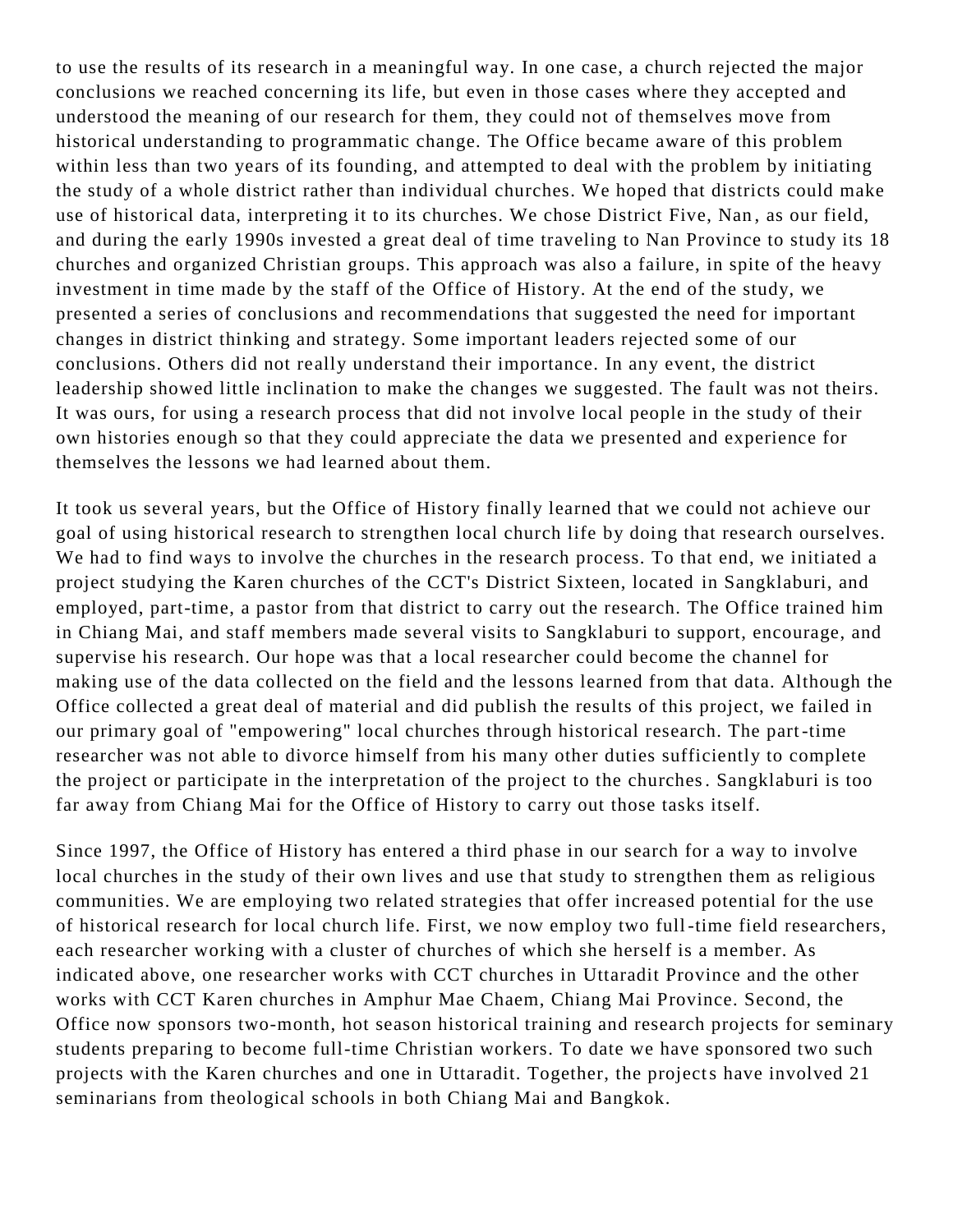The Karen church history project and training of Karen theological students has proven itself especially fruitful in unexpected ways. During the 1998 hot season, we trained 9 Karen seminarians in our first hot season project, having them spend several weeks in actual historical research in a number of local churches. Both the students and our Karen field person soon became especially interested in traditional Karen culture and religion. As Christians, they'd lost contact with a great deal of traditional Karen life and were extremely excited as they talked with older Christians, converts who still remembered and cherished the older life of the Karen. The students began to rediscover for themselves their ethnic identity and to see how important it is for Christian churches to preserve and enhance, rather than ignore, traditional culture and beliefs. During the 1999 hot season, a second group of students studied traditional K aren religion more directly and spent time living with and interviewing traditional Karen. Thus, our work with the Karen has taken new directions, emphasizing the study and reclamation of Karen culture and religion for the contemporary life of Karen churches. To a limited extent, our field staff person has been able to involve some local people in this task, and, in November 2000, she led her first consultation on using traditional Karen religious beliefs to interpret and enrich Christian theology.

In the meantime, the Office has become directly involved in the training of theological students, both in the study of Thai church history and in research methods. For some five years, two members of the staff have been adjunct instructors at the McGilvary Faculty of Theology, Payap University. While this instruction is not aimed specifically to the study of local church life, much of it is intended to encourage theological students to gain a better understanding of that life through the study of its history. During the 2000 hot season, six students engaged in a history research project in Uttaradit Province that was fashioned after the Musikee Karen projects. Although these students did not become particularly interested in local culture as such, they did learn a great deal about the strengths and weaknesses of local churches and came away with a much deeper respect for the wisdom of local church people. The project emphasized the idea that the local people know their own situation best; in their communities, they a re the "acharn" and theological students, though better educated formally, must be their students. They must respect the local people as their teachers.

The Office staff involved in theological training has supervised several masters' theses, most of them directed to topics related to local church life and renewal. They include, among other subjects, study of the current state of religious education in churches, methods for training converts, the financial status of pastors, church assistance for those test ing HIV-positive, and the care of the elderly by churches. In most cases, students become quite enthusiastic about what they learn. Our experience is that the interview process is especially valuable to students because it brings them into direct contact with local people. The use of simple questionnaires has also been very valuable.

#### **Lessons & Future Directions**

At this time, the Office of History is planning to expand its educational involvement to include a Lahu Bible school related to the Church of Christ in Thailand. Lahu church leaders have asked the Office to help the Lahu churches preserve their histories, and we have together worked out a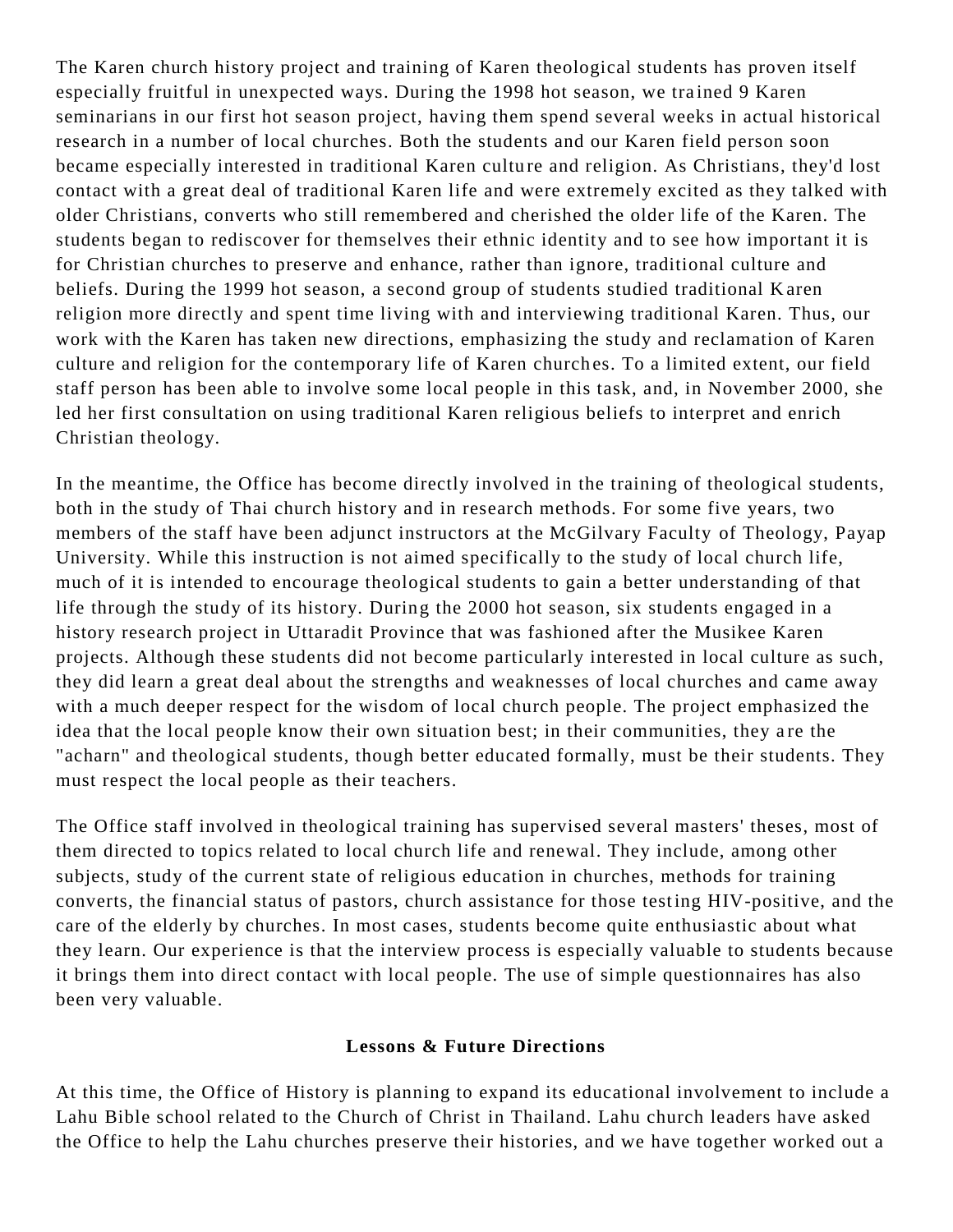three-semester course that will involve the students in studying Thai church history generally (first semester 2001), learning research and writing methods (second semester 2001), conducting research (hot season 2002), and then teaching each other what they learned (first semester 2002). This curriculum will begin this May and will involve about 15 students, if all goes according to plans. The Office of History will also work with the McGilvary Faculty of Theology to assist Masters' students in the research and writing of M.Div. Theses, aiming to make those theses more relevant to local church life and issues. Still another possible project under discussion would involve the Office in training local church pastors to use basic research skills to improve their work, learn to know their church members better, and collect data for solving specific local problems. We should note and emphasize that all of this training will be directed to providing present and future local church leaders with research skills. The goal is to help them learn the value of local wisdom and participate in preserving and using that wisdom in the daily life of local churches.

The Office of History also plans to expand and make permanent its consultations on the relationship of Karen culture to the Church of Christ in Thailand's Karen churches. These consultations could include, eventually, churches in Burma as well as Thailand. The Office's goal is to encourage Karen churches to learn, preserve, and actively incorporate traditional Karen values and beliefs into the life of the churches, while adapting Karen culture to modern realities. One important aspect of this work is the collecting of traditional Karen religious poems and tales, which comprise an important repository for traditional Karen beliefs. In Uttaradit Province, meanwhile, the Office's field staff person has become a key figure in developing better religious educational programs for the local churches, acting as a liaison between national church agencies and the local churches. The Office's work in Uttaradit is also encouraging national and regional leaders to reflect on the problems faced by tiny Christian groups, which lack leadership skills and resources for maintaining a viable Christian community.

Since its founding in January 1988, the Office of History has slowly shifted its emphasis from original research to training others to do research. While the Office still engages in research, it increasingly sees itself as an agency for teaching research s kills and attitudes that reflect its central concern with strengthening the lives of local churches and Christian communities. It has shifted its operational focus from its Chiang Mai office to placing full-time researchers in the field. That is to say, it is involving itself more directly and closely in the lives of local people, primarily through employing qualified local people to carry out research and training in their own places. At the most general level, the Office of History began its work with a vision of doing research to provide data for local churches and church leaders. It now believes that its ministry is to provide skills to local church people and leaders so that they can gather and evaluate data for themselves. In the Age of Information, this shift in focus is an important one. It aims to "empower" local churches and leaders by giving them access to informational skills so that they can become independent information producers and knowledgeable, capable information consumers within their own contexts.

Our experience, in sum, has moved us away from doing research for local people to equipping those who are and will be local leaders with research skills. The original goal of using the study of church history and research for strengthening local church life has remained. It is clear,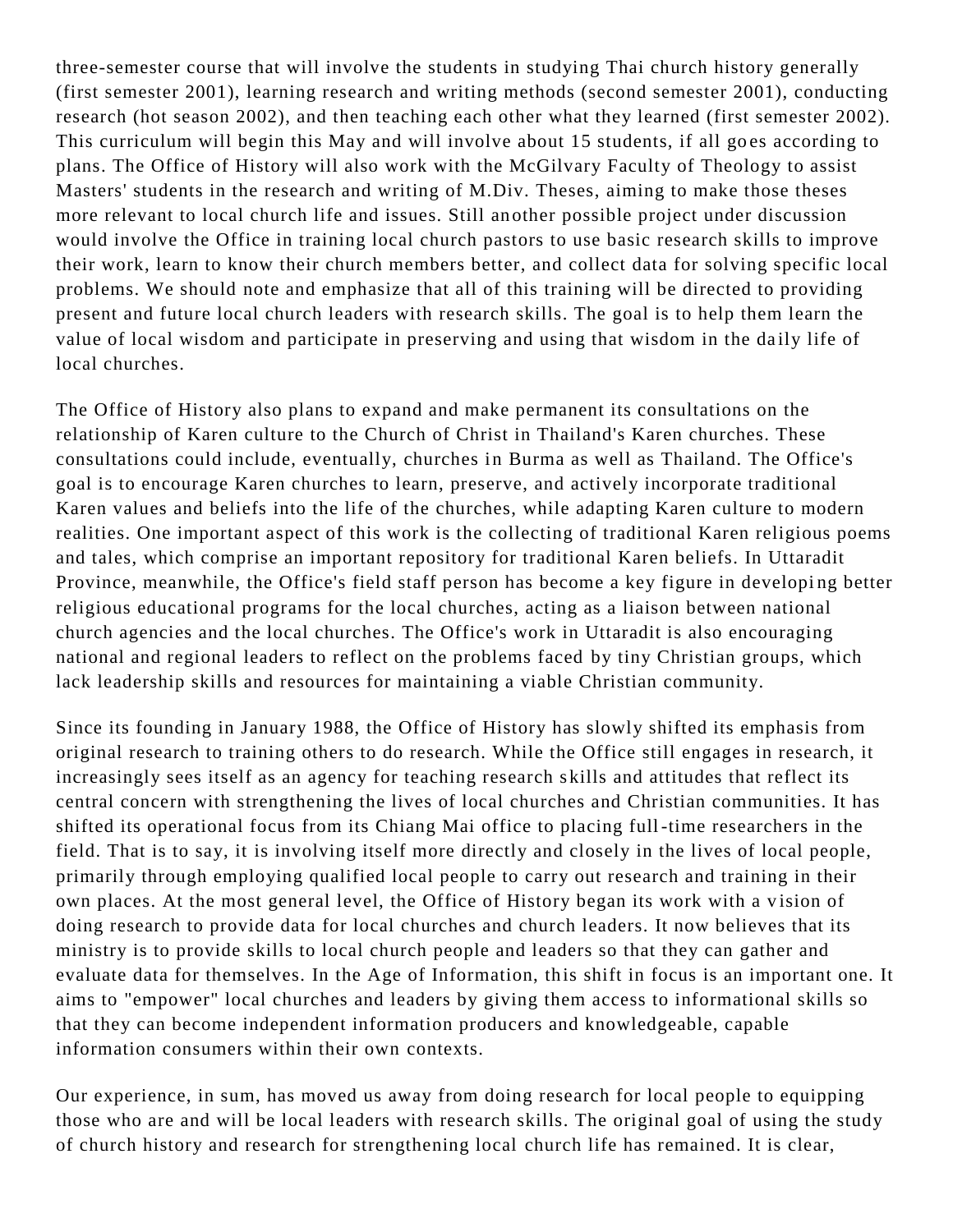however, that we cannot achieve that goal through our own research. Our task has become to support and encourage local leaders to carry out those tasks. Our two field workers have begun to make important contributions to the churches they work with and are the focus of much of our efforts at the moment. It may be possible to add a third field worker within the next two years, although it is not clear whether we will be successful or not in doing so. In the long term, however, the Office of History has begun to create a pool of local leaders with some training in research methods and understanding of how to use them for local church life. It is our hope that they will be agents for the preservation and adaptation of "people's wisdom" in the years to come.

#### **Conclusion**

Thailand has become a noisy nation. Advertisers shout their message. Politicians shout their message. Loudspeakers blare out everywhere. Televisions and CD players inundate us with sound. The wisdom of the people was born in an earlier, quieter age, one where materialistic values did not dominate and where local voices had authority. While we cannot go back to that simpler time and would not even want to, it does have much to teach us. It is worth listening to , preserving, and adapting to our so-called modern world. Religious values can be an invaluable aid in achieving the goal of preserving and adapting local wisdom in the modern world. Those values teach us to approach local people with humility and a desire to serve them without dominating them, to assist them in gaining a voice in this noisy world. Those values encourage us to listen effectively and to learn truly. The experience of the Office of History over the last thirteen years has reinforced the importance of our fundamental values to our work with local people.

#### **Karen Stories of Creation**

## <span id="page-7-0"></span>**Esther Danpongpee**

#### **Introduction**

**B**efore this I never gave much thought to Karen Theology, and I did not understand very clearly what the term might mean. My lack of understanding, in fact, led me to disparage the traditional theology of my own tribe. It caused me to misunderstood the original beliefs of our ancestors.

During the hot season breaks of 1998 and 1999 (March and April) a number of young Karen seminarians, studying in Thai-language seminaries in Bangkok or Chiang Mai, joined with me to study our traditional Karen beliefs, culture, and social organization as well as the history of our Karen churches. During this study they also had to spend time learning to read and write Karen more fluently. From our study, our hearts and minds have been opened as we came to know the

Note: This article was originally presented (in Thai) to the annual meeting of the History Association of Thailand, Chulalongkorn University, 17 -18 February 2001.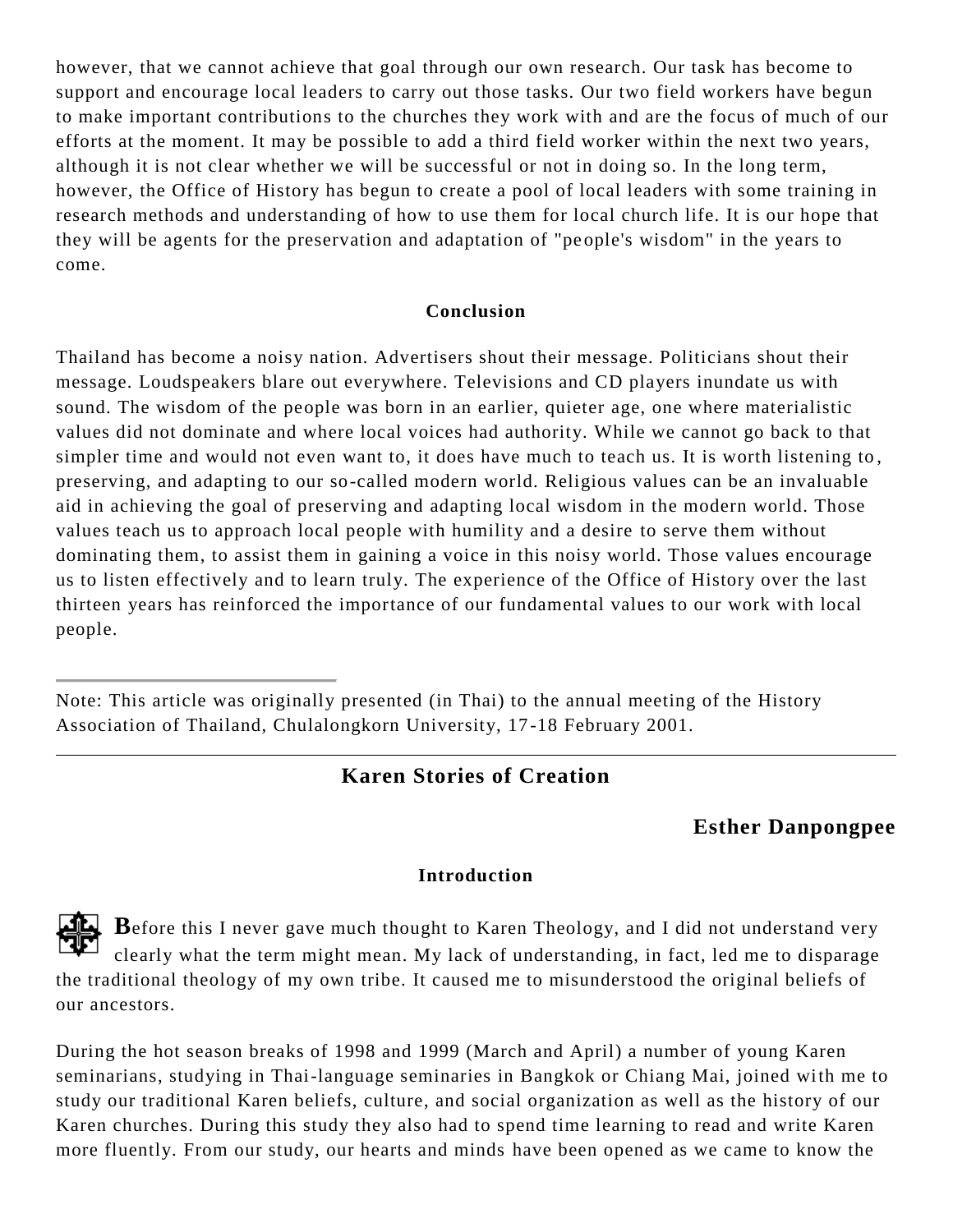actual theological beliefs of the Karen people. We discovered how precious those beliefs are, and we feel a deep urge to preserve the beliefs of our people. In addition to all of this, I personally have come to realize that my Christian beliefs are one with the original beliefs of the Karen. We can agree in almost everything, and our differences are very few.

Among our many beliefs, we Karen also have creation stories and an understanding of creation that is very similar to that of the Christian faith. I feel motivated to write on this topic of creation stories so that Karens, both Christian and non -Christian, will know that we share one understanding about God and about God's creation. The original Karen concept of creation is that everything in this universe does not come about on its own. Everything has come about through God's plan and work, and everything is His handiwork. Knowing the creation stories of the Karen and what our ancestors believed traditionally demonstrates that all of us together worship the one God.

All of the resources I've used and interviews I've conducted with both Christians and non - Christians prove that the Karen people have a concept of God who is the creator of everything in this universe. The greatest difficulty I've faced in discovering the original beliefs of the Karen concerning God and creation is that traditional Karen don't have people who write down their beliefs. We have to rely on Christian writers, but for the most part it is clear that these Christian writers have spent a lot of time with the non-Christian Karen and worked with them. Through their writings we can get new insights into what the traditional Karen people actually believe about God and creation. In fact, there are enough similarities between us that it is easy for Christians to share Christ with traditional Karen, because they already have the basic concepts they need to understand Christ. Sharing becomes difficult only when traditional Karens mix their beliefs with those of other religions. Then it is difficult to bring Christ to them. Even so, however, when we interview those who are influenced by other religions, we can still see that they have a concept of God as creator.

I know that most Karen people at present do not know the original beliefs of our tribe and do not care about them. This is the way that may lead our tribe to perish. So, I want to write on this theme to share my concern with all Karen. I hope that this may encourage the Karen people to awaken and preserve our own beliefs.

#### **History of the Karen**

The Karen people have a history that mixes Christian with traditional materials. While modern historians have largely rejected this history, it is still worth telling here. Many of us still believe that it is true. That history states that the Karen is a tribe that has descended from Noah's son, Shem, and were originally located in modern-day Mesopotamia. According to this history, the Karen people migrated away from Mesopotamia before Abraham left there and be fore Jacob and Isaac were born.<sup>1</sup> Hser Ti states that the Karen people moved from Babylon in 2234 BC and arrived in Mongolia in 2194 BC. They then departed from Mongolia in 2017 BC and arrived in Turkistan in 2013 BC. Again in 1866 BC, they moved from there and reached Tibet in 1864 BC. After a period of 476 years they left Tibet in 1388 BC and arrived in Yunnan, southern China in 1385 BC. There they divided themselves into two groups for the continuation of their wanderings. The first group contained 99 families and they left Yunnan in 1128 BC and arrived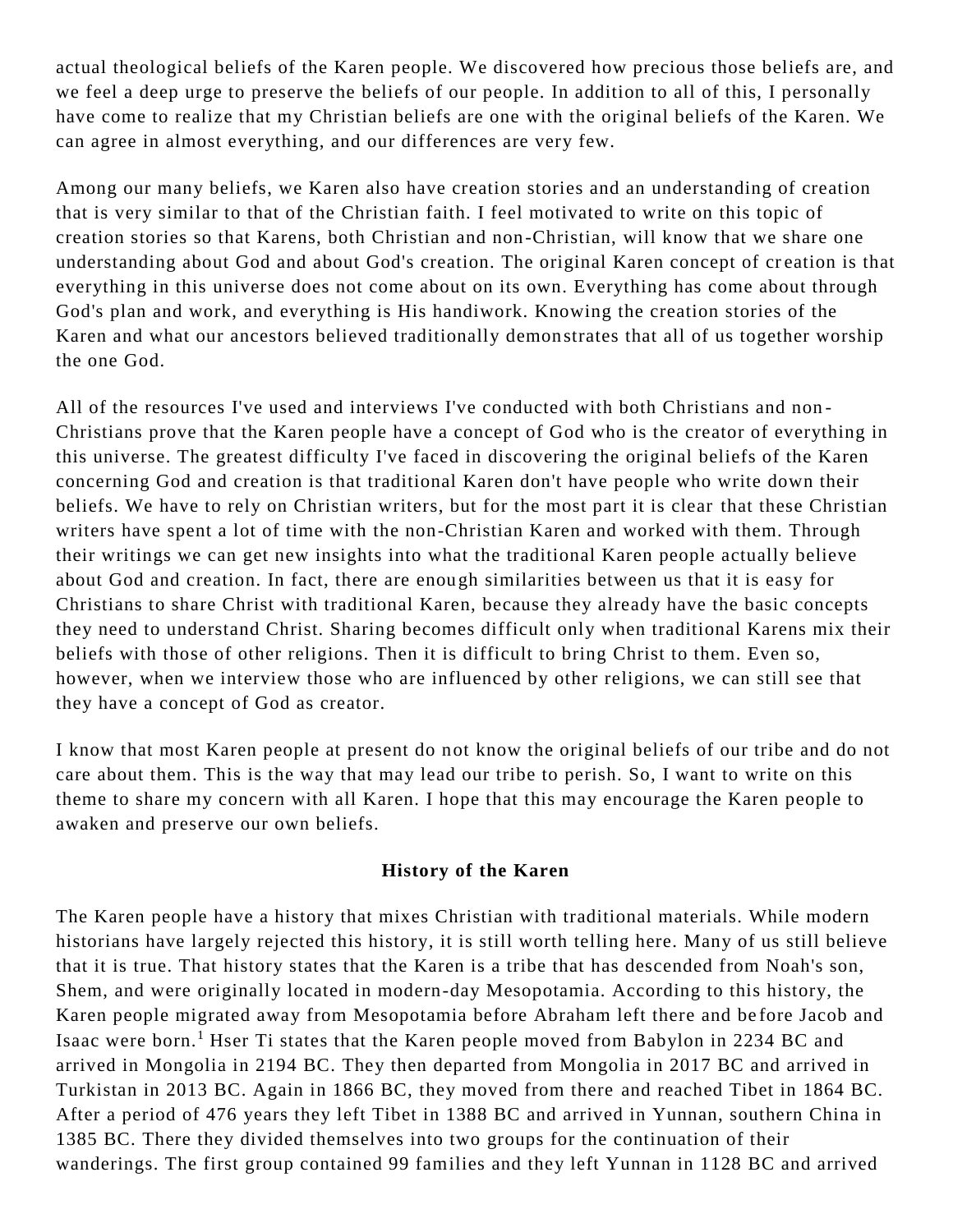in Burma in 1125 BC. The second group contained 33 families, their departure from Yunnan was in 741 BC, and they arrived in Burma is in 739 BC.<sup>2</sup>

Many historians hold that the Mon and the Karen once had a very close relationship. During the reign of the Burmese King Alaungpaya, Burma made war on the Mon and defeated them in battle. So, they fled and as they had good relations with Karen, they came to Karen to escape. When Burmese troops followed the Mon, the Karen became very concerned about the danger that they faced, and some of them left Burma and came to Thailand. The mass exodus of Karen people at that time was recorded as the greatest one in the history of the Karen. After that there were other reasons that caused Karens to move to Thailand. One of the greatest problems they faced was economic hardship. This and other problems weren't found just among the Karen. Other hill-tribes faced them as well.<sup>3</sup>

Some historians claim that the Karen actually entered modern-day Thailand before any of the Tai peoples arrived, although the Karen were few in number at first. The people who were already in Thailand when the Karen arrived were known as Lwa. Today, the Karen are the largest of the hill tribes living in Thailand. At first they settled in northern Thailand, but due to the many problems they had to face they soon became scattered over much of the country.

#### **The Karen People**

The Karen people mostly love to stay in mountainous and forested places and want to stay by themselves, living calmly in and with the natural world. Karen homes are mostly made of wood and bamboo and the roofs are made of leaves, wood or bamboo. Karen men and boys traditionally wear the Karen shirt that we call the hse plow, red with stripes of other colors, and hse mo xo, brown with stripes of other colors. Karen girls and unmarried women wear a white long dress and married women wear black or blue seed blouses or embroidered blouses with red skirts. The middle of the skirt displays the python pattern. Ornaments for females include embroidered turbans, seed necklaces (red, yellow, and white), silver necklaces, and silver earrings.

The whole group of Karen tribes can be divided into four divisions, according to their dialectical differences. These are the Sgaw, Pwo, Bwe, and Toungthu. The Sgaw and Pwo groups are the largest and most widely scattered. Each group of Karen has their own language which is very different from the rest to the extent that they do not understand one another easily. Sgaw Karen is the main language that almost every group can use. There are two Karen written languages, Sgaw Karen and Pwo Karen. Each group has different cultures, but the differences are not great. The main elements of the cultures are the same.

Originally, all the Karen people held entirely to their own traditional religious practices, known as *aw xae*. Thra Kwaw Htoo, writing under the theme of "Tha Our Precious Heritage, " states that the traditional *aw xae*Karen were a people who believed in the Only True God who is the Lord of heaven , earth and all creation. We know this because of the *tha* (traditional poems) that our ancestor left for their children as commandments. Even today, there is a group of Karen people in Burma who still preserve this kind of belief and continue to live according to the commandments of their ancestors and to worship the only true God. <sup>4</sup> The *aw xae* Karen of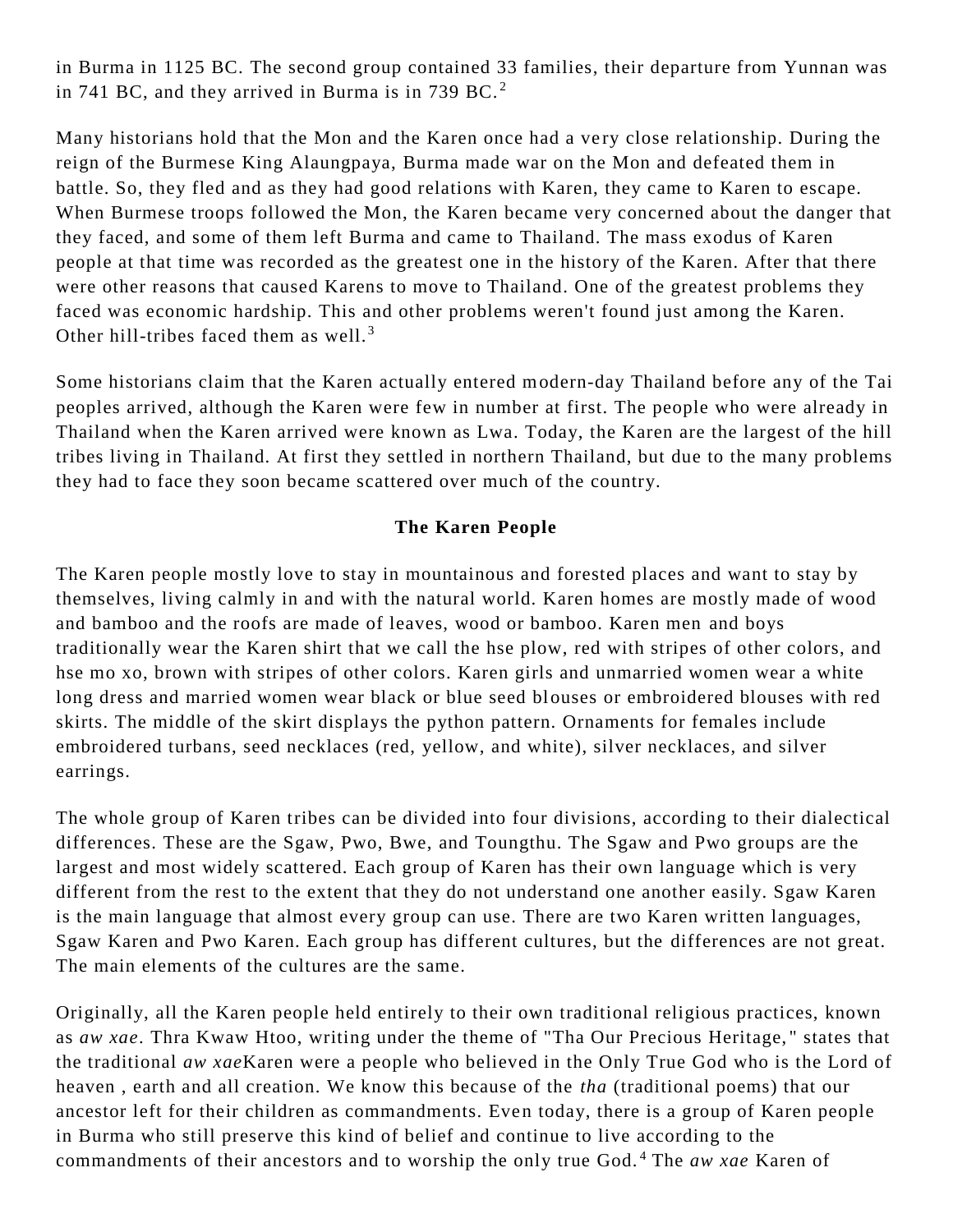Thailand, however, today mostly do not live according to the old commandments. They do not know or understand very clearly the traditional teachings of their patriarchs. Their worship is largely directed to the thi ko mu xa, the lords of spirit-beings and of heaven and earth, as well as other spirit-beings.

Thus, we can see that the Karen are a people with a long history and with traditions that go back many, many generations. They have a distinctive language and culture. The Karen also have a distinctive religious consciousness which includes a clear conception of God as creator.

#### **The** *Tha* **& Karen Religious Consciousness**

The Karen do not have formal histories as such, and the only way we can discover the traditions and ancient culture of the Karen is through the *tha* which is a kind of oral literature. In ancient times there was a large quantity of *tha*. Marshall, in his study of the Karen people in Burma, writes that the *tha* were a "bard literature" comprising tales, legends, and mythical stories that were handed down from generation to generation for the instruction of later generations.<sup>5</sup> He writes,

> A large proportion or these are in the nature of beast tales or fables, such as are found in India, Europe, and Africa. Some of the myths and legends are in the forms of verse and were formerly recited at length at funerals and on other festal occasions, or were sung to the accompaniment of the harp. There are also the epics containing the "Y'wa" legends. Finally, a considerable amount of wise instruction iscontained in the numerous short sayings, proverbs, and riddles that have survived.<sup>6</sup>

We can see, then, that the *tha* are an important part of the life of the Karen people. They should not be separated from their *tha* It is not worthy for them to be separated.

Than Bya, a learned Karen Christian clergyman, states that the Karen people are distinguished by the fact that they are a tribe that chants *tha*. He says that when one listens to the sound of Karen words and their voices as they chant the *tha* one hears a fluent, poetic language that takes on the nature of an epic. Than Bya claims that among those peoples who don't have their own written language, there are few that have access to a wealth of knowledge such as is found in the *tha*. Karen elders in the past were illiterate, but they were still learned men, speaking the oral, poetic language of the *tha*. Down to the present traditional Karen use the *tha*every time they celebrate a special occasion. They speak to one another, that is, in the language of *tha*. These *tha* contain wonderful and beautiful words, soft and tender words, good and true words. Those who read these *tha* don't lose wisdom; they get more wisdom. It was said that in the old days those adept in chanting the *tha* could continue their chants for seven days and seven nights and still not recite all the *tha* there were to recite. Whenever the Karen chanted their *tha*, they always began with an especially beautiful *tha* just as their ancestors taught them to do. The *tha* are the narrative sources for the Karen's understanding of God, His creation, the ancestry of the Karen, and their descendants down to the present. Traditional Karen greatly enjoy hearing about these things.<sup>7</sup>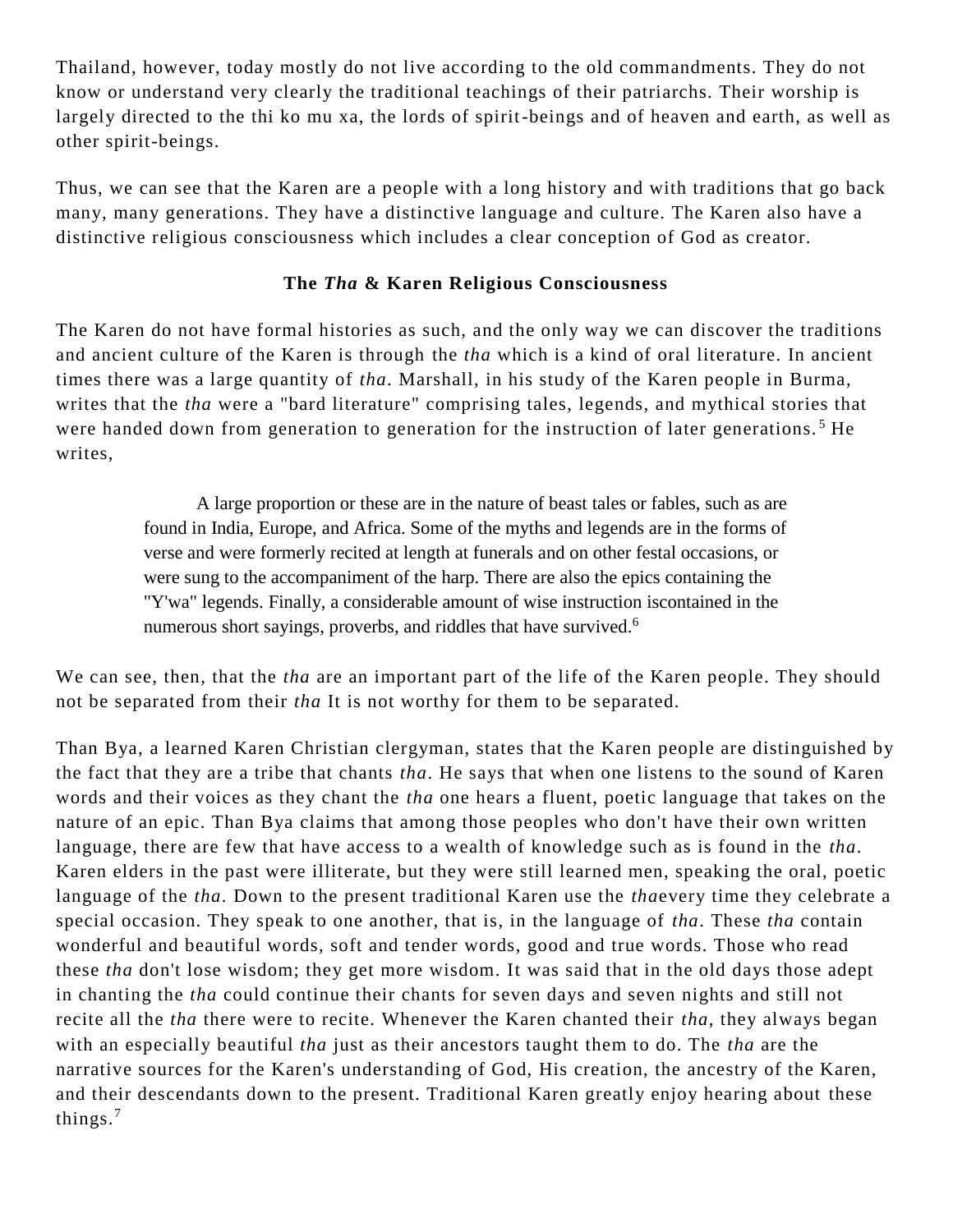The *tha* are very important to the Karen for several reasons. First, they are the precious, invaluable inheritance of the Karen people. Second, they contain and exemplify the beauty of Karen culture. Third, the *tha* tell us about our ancestors, their descendents, and our history. Fourth, the *tha* contain prophecies about future things. Fifth, they reveal the character, quality, and attitudes of the Karen people. <sup>8</sup> We can see, then, that our Karen ancestors use *tha* on every occasion and everywhere in their lives. The language of the *tha*was used by the wise elders of the people, women and men, as part of their daily language as well as in their teachings, stories, and riddles. They were used in worship and in the traditional ceremonies of aw xae. We can't understand how the Karen understand God or creation without using *tha*.

#### **The Karen Understanding of God**

The *tha* show that from their beginnings the Karen have had a concept of God. Htoo Hla E, author of a collection of *tha* entitled The Golden Book, states that the *tha* contained in that collection were collected entirely from traditional Karens in the Karen Year 2673 (ca. 1934).<sup>9</sup> The *tha* that the Karen seminarians collected during the past hot season break (March-April 1999) were also taken mostly from interviews with traditional Karen. All of these *tha* describe the person of God, how God came to be, God's creative work, why God left creation and returned to heaven, and what God prophesied about His return.

The One True God of the Karen is known as Y'wa (pronounced u-wa with a short a sound). According to one *tha*, there is only one Y'wa, who is the real and true God. Even though people may claim that there are many gods, still the real and true God, Y'wa, is the one true God. Fate lies in his hands. He can never die. More than this, what other people know and worship as god are nothing more than the handiwork of Y'wa, the one real and true God. There is another *tha* which describes the becoming of Y'wa. It teaches that Y'wa has His becoming in and of Himself, just as the dew falls in and of itself. Y'wa was present at the very beginnings of the world. No one else created Him. He is above the world as the air and wind are above us. He will never sicken, never die. He is the everlasting One, and as such Y'wa is full of good things. Although this world may pass from age to age, Y'wa will never die.

In his book, *Karen History*, Saw Aung Hla summarizes the teachings of the *tha* as follows:

The elders say, dearest children, that Y'wa is not so far from us. But, because of the unfaithful and disobedience of human beings, we cannot see Y'wa anymore. The earth is His footstool and heaven is His throne. When we stay on this earth, Y'wa is looking down upon us quietly. Y'wa will never sicken, die, spoil, or be lost. He is everlasting, never wavers, and is unchangeable. He becomes by Himself. He does not depend on anything. He judges according to His will. He created everything. He has authority and power over everything. He is full of power, might, grace, love and mighty attributes. He can do everything. He is omnipotent, omniscience and omnipresent. He is Holy and He is the best of all. He is the only God."<sup>10</sup>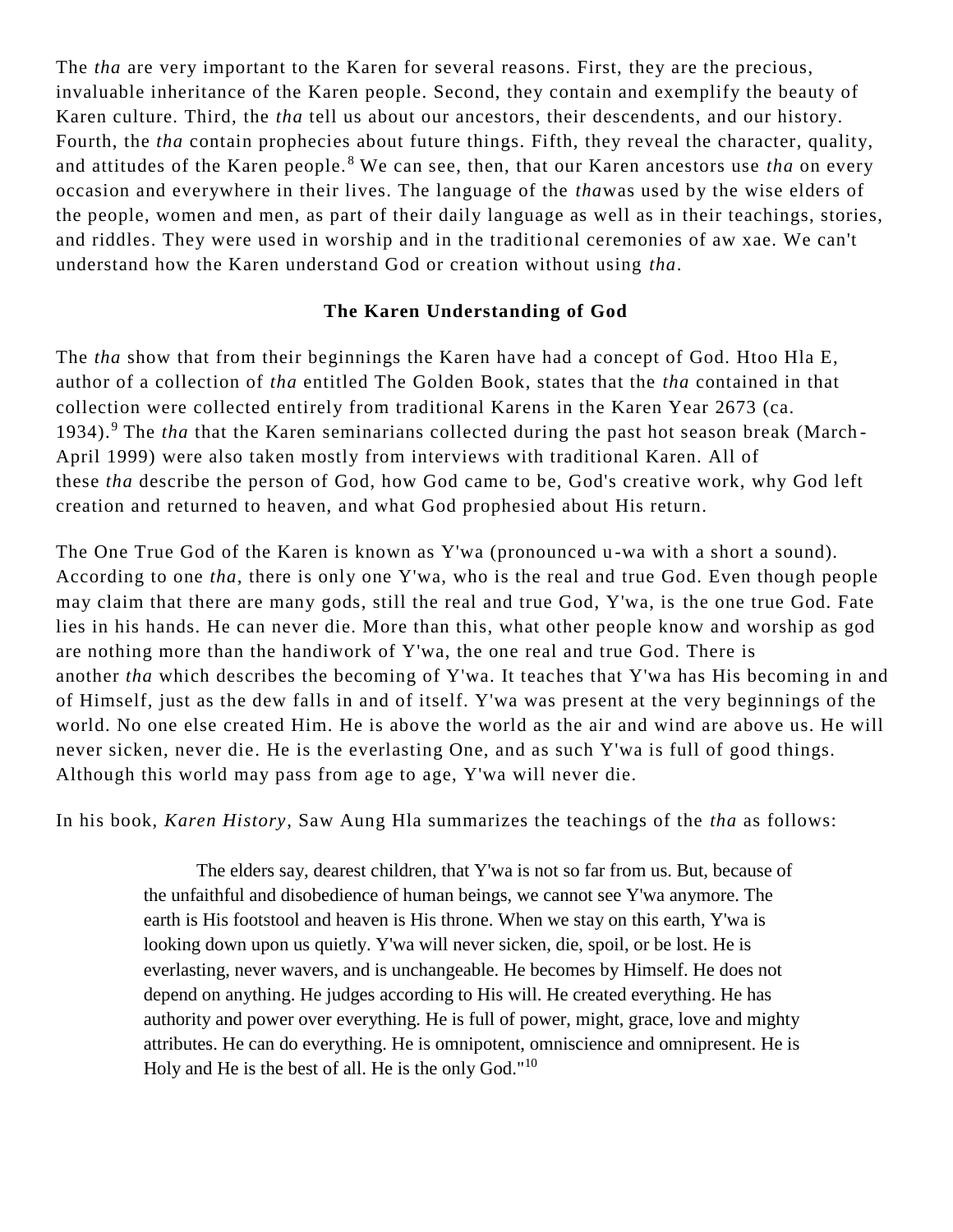From all of this, we can see that the Karen is a tribe that has had a concept of God since its very beginning. We can also see that Y'wa, the Karen God, has attributes similar to those of the Christian God. The tha emphasize that He is above everything and the source of everything that exists. We see that the *tha*sometimes use images from the forest and mountains, such as the dew or the wind, to explain the attributes of Y'wa. One hears also a feeling of pride in Saw Aung Hla's words that it is the Karen who know who Y'wa is.

A term for Y'wa favored by Karen Christians is ker sa y'wa. Htoo Hla E mentions this title in *The Golden Book*. <sup>11</sup> The words ker sa are a term of respect and reverence which can be translated as "lord" or "Lord." Y'wa, we have already seen, means God. Thus, ker sa y'wa means the greatest, highest Lord, who is Lord of the earth and the heavens. He is the almighty God, the only true One God, who cannot be compared with other gods. It is unworthy to make such comparisons. If we go a step further, however, to examine the root meanin g of the word y'wa, we find that it means something that is flowing, such as wind or water in a stream. In that sense ker sa y'wa can mean the "Flowing Lord." Y'wa is the Lord whose kindness, grace, and love flows for us always.

Y'wa is the Mighty, Undying God. Y'wa is the Flowing Lord. And Y'wa is the Lord of Creation.

#### **The Karen Understanding of Creation**

As we stated above, aside from the tha it is impossible to discover Karen religious concepts. Those concepts are found only in the *tha* that our ancestors have chanted in the past. We face the same situation when we want to understand how the Karen viewed creation. It is through our study of the *tha* that our ancestors chanted that we also discover their faith and understanding about creation. The following is several sections of a *tha* that speaks about creation:

| ywa keh ywa ter oh ker law |
|----------------------------|
| ywa keh ywa ku taw pa law  |
| ywa keh ywa ter oh ter gar |
| ywa keh ywa ku taw pa ma   |

Tee ther bwae ywa haw nay aw Keh taw weh ler kler ah paw Tee ther bwae paw ywa haw nee Keh taw weh ler kler ah klee

Keh taw weh ler kler ah paw Thu law aw tee ther bwae paw Keh taw weh ler kler ah klee Thu law aw ler tee waw wi Thu law aw tee ther bwae paw Meh taw weh ler kler ah taw Thu law aw ler tee waw wi

God is God who does not remain unoccupied God is God who arranged and planned God is God who does not stay alone God is God who always planned

God took the foam of water It becomes banyan's flower Foam of water God's taking It becomes a banyan's seed

When it is become banyan's flower He planted it in the foam of water When it's become banyan's seed He planted it in a whirlpool Planted in the foam of water It became a kind of banyan Planted it in whirlpool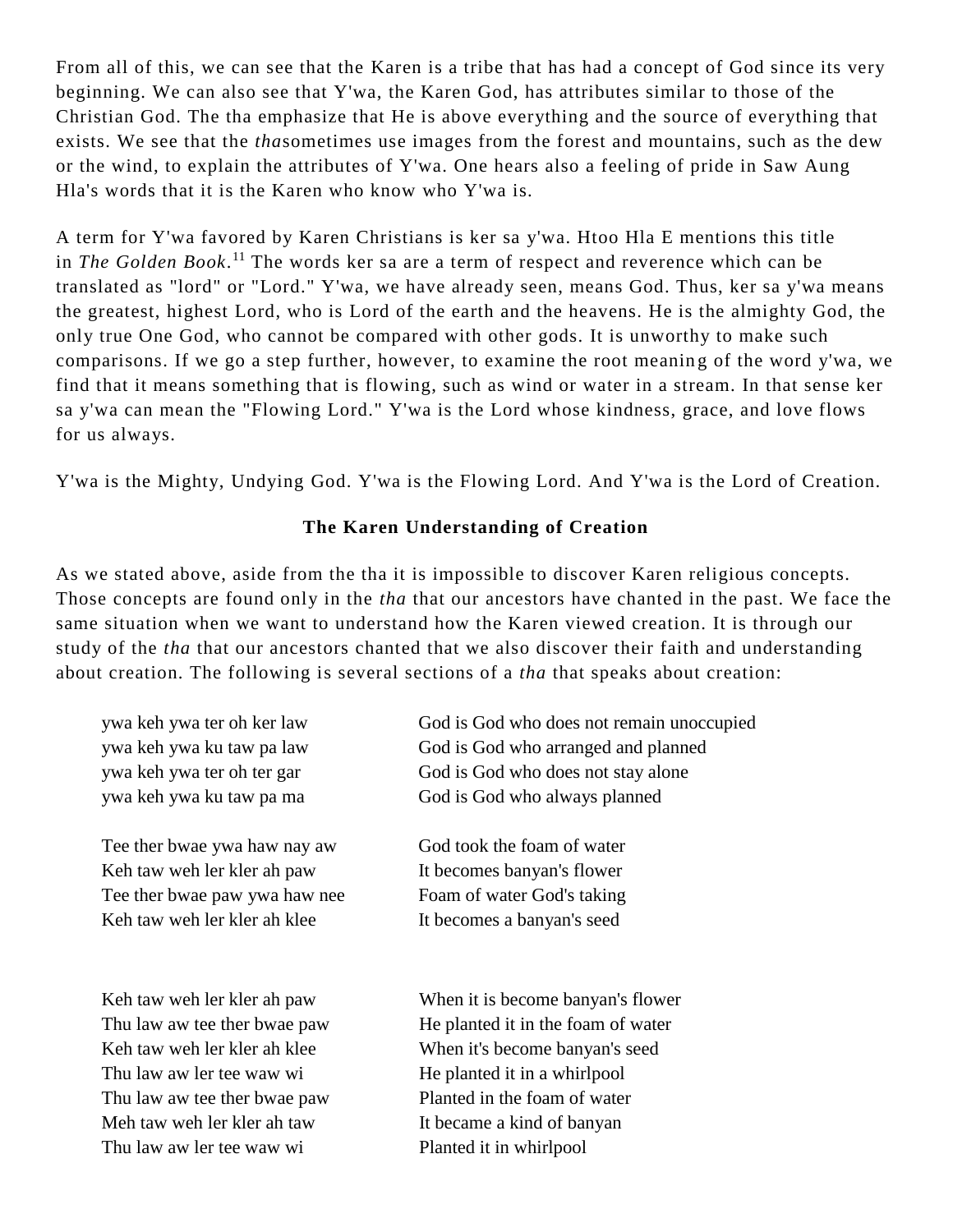Meh taw weh ler kler ah ti

Ywa tay per oo gar kler day Haw koe per oo aye saw nay ywa tay per oo gar kler sot Haw koe per oo aye soe aw

Haw koe ywa tho pgaw mat mat Ywa tho pgaw doh taw ter set Haw Koe wya tho pgaw mot mot Ywa tho pgaw doe taw ter sot

Haw Koe keh thaw ther bwae paw May mer tha tay mer tha bgaw Haw Koe keh thaw ther bwae pa May mer tha tay mer tha mar

Haw koe keh thaw ther bwae paw May ler Ywa tay ler Ywa bgaw Haw koe keh thaw ther bwae pa May ler ywa tay ler ywa mar

It became a tree of banyan

God made termite, crawled on banyan's branch Termite bite and brought the dust God made termite, crawled to tips of banyan Dust was brought by the termite

Earth was molded and slapped\*\* by God Till it become still greater God molded and slapped<sup>\*\*\*\*</sup> the earth quickly Till it become still greater

The earth at first was only foam Who created it? who built it? The earth at first was only foam Who created it? who made it

The earth at first was only foam Ywa created it. He built it The earth at first was only foam Ywa created it. He made it.

This *tha* shows us that after God became by Himself He did not live a free and easy life without doing anything. He planned how to create each thing. Our ancestors, thus, stated that before God created each thing, He thought, planned and fixed it permanently and exactly (precisely). The elders said that for His creative work, Y'wa sat to think till seven chairs were broken. He stood to think till seven pairs of shoes were worn out. He laid down to plan till seven beds were destroyed. After thinking and planning precisely, Y'wa took foam of water into the palm of His hand and shaped it with His fingers till it became a banyan seed, and He planted it in the middle of a whirlpool. Its seed sprouted and grew until it became a large tree, the banyan. After that, God created a termite and put it on a banyan tree. That termite went around over the tree and ate the bark and the tip. Then it came back and excreted in the crook of the banyan tree. Y'wa took that excreta and molded it into a round shape , like a ball, and shaped it and it grew bigger an d bigger till it became a great earth.

Yet another *tha* insists that once Y'wa created the earth as a round ball, He then put this earth in the universe and rotated it! The *tha* states,

| Haw koe pler ree di maw keh | The earth is  |
|-----------------------------|---------------|
| Hpo tha o hpo tha loh kwe   | Like childrei |
| Haw koe pler ree di sohkwaw | The earth is  |
| Hpo tha o hpo tha kwah kaw  | Like children |

round spinning like a top n playing with it all day long round and spins like a wheel n looking on all day long

The *maw keh* is a kind of nut that is thick, flat and round. It is the nut used in a game played by children as well as adults throughout Burma and in other parts of Asia. When the game is played, the *maw keh* nut turns like a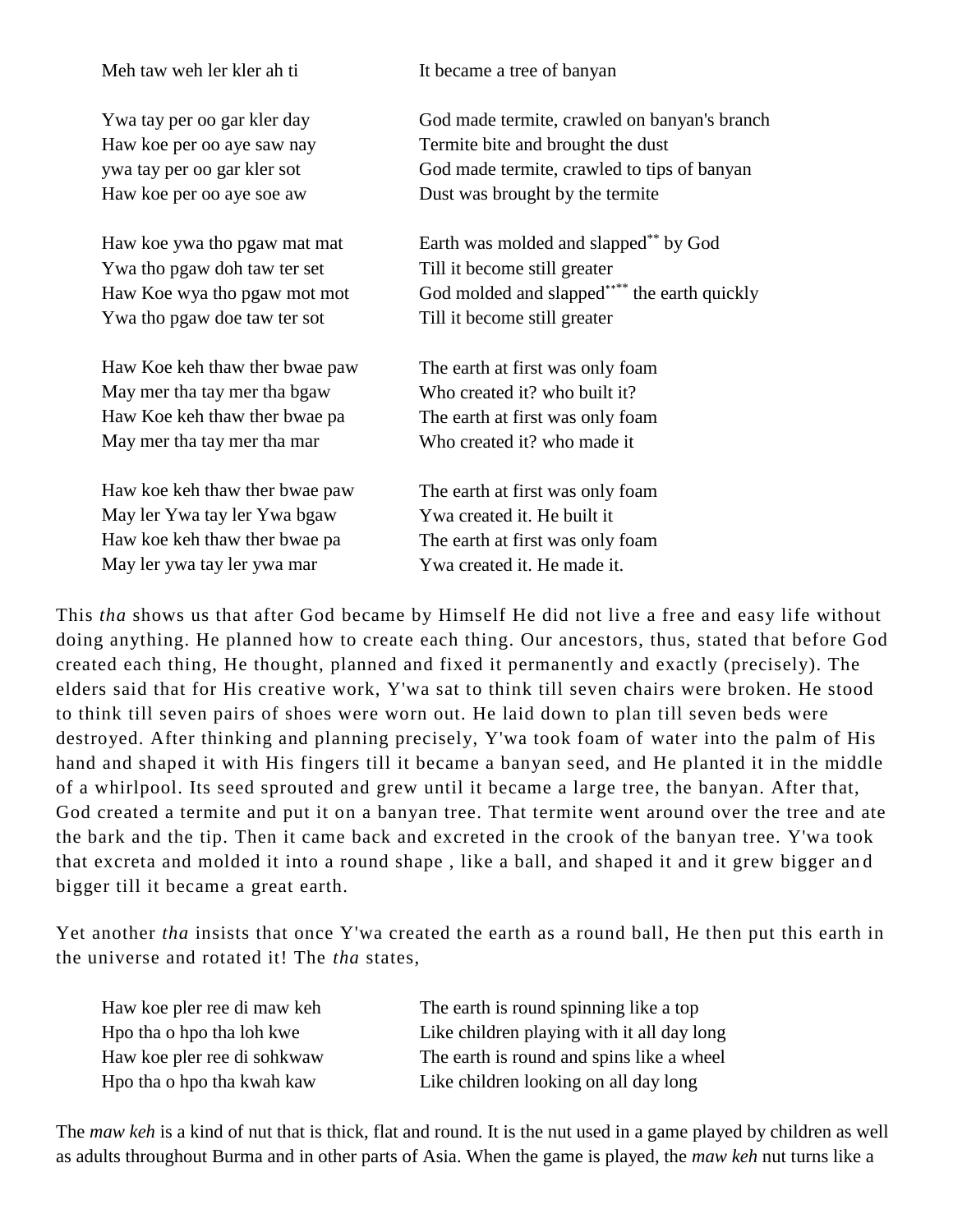top. A *sohkwaw* is a spinning wheel, and *haw koe pler* means the round earth, The word *ree* means turning round and round or spinning.<sup>12</sup> Thra Loo Shwe observes that,

> Of all the Karen poetry, the one that tells the earth is round and rotates on its axis is the strangest one of all. The great scientists and astronomers came to know that the world is round and rotates on its axis only not more than 400 years ago. Yet, the Karen *tha* has told us that the earth is round and rotates, and this knowledge has been handed down from generation to generation among a wholly uneducated and illiterate people who lived in a very dark corner of the earth far away from civilization.<sup>13</sup>

If they knew about this Karen tha Galileo and Copernicus would probably turn over in their graves! We see here again how the Karen take everyday objects from the world around them-such as trees, termites, and nuts used in games-to express their understanding of Y'wa. God fits very easily and naturally into the way the Karen understand their world.

Yet, the Karen always returned to the power of Y'wa over His creation. There is a tha that states,

| Haw koe ler pler may ywa tay  | The earth of yore was made by God          |
|-------------------------------|--------------------------------------------|
| Ywa thu ei thay thu leh thay  | God could easily make it narrower or wider |
| Haw koe ler pler may ywa bgaw | The earth of yore was established by God   |
| Ywa thu ei nyaw thu leh nyaw  | God could easily make it narrower or wider |

The *tha* affirms that in the very beginning God created the earth. He, thus, can make narrower or broader according to His own will. Y'wa, that is, rules and judges the earth.

Other *tha* shed still further light on God's relationship to creation. One of them explains,

| Haw koe per oo aye rat law   | Termite ate and arranged the earth             |
|------------------------------|------------------------------------------------|
| Toe klu ko tay ywa ko bgaw   | Edolius tried to make it, God tried to form it |
| Toe klu tay tay ywa tay tay  | Edolius made and God created                   |
| Teh toe klu keh taw ter thay | The work cannot be done just only by Edolius   |
| Haw koe o di naw maw keh     | When the earth was the size of a nut           |
| Toe klu tay ywa pgaw mat mat | Edolius tried to built it, Y'wa gave it a slap |
| Haw koe naw ther be ah kee   | When the earth was the size of round table     |
| ywa ko tay toe klu ko ri     | God tried to create and Edolius tried to cut.  |

This *tha* tells us know that when God created the world, He did not do it alone. He created Termite and Edolius first and used them as His helpers to create the world. God used Termite to eat the branches and tips of the banyan and void feces used by Edolius<sup>14</sup> to fashion the world. We can conclude from this *tha* that Y'wa is a God who is close to His creation and gave other beings an opportunity to take part in creation. The distinction between Creator and created is less clear for the Karen than it is in traditional Christian theology.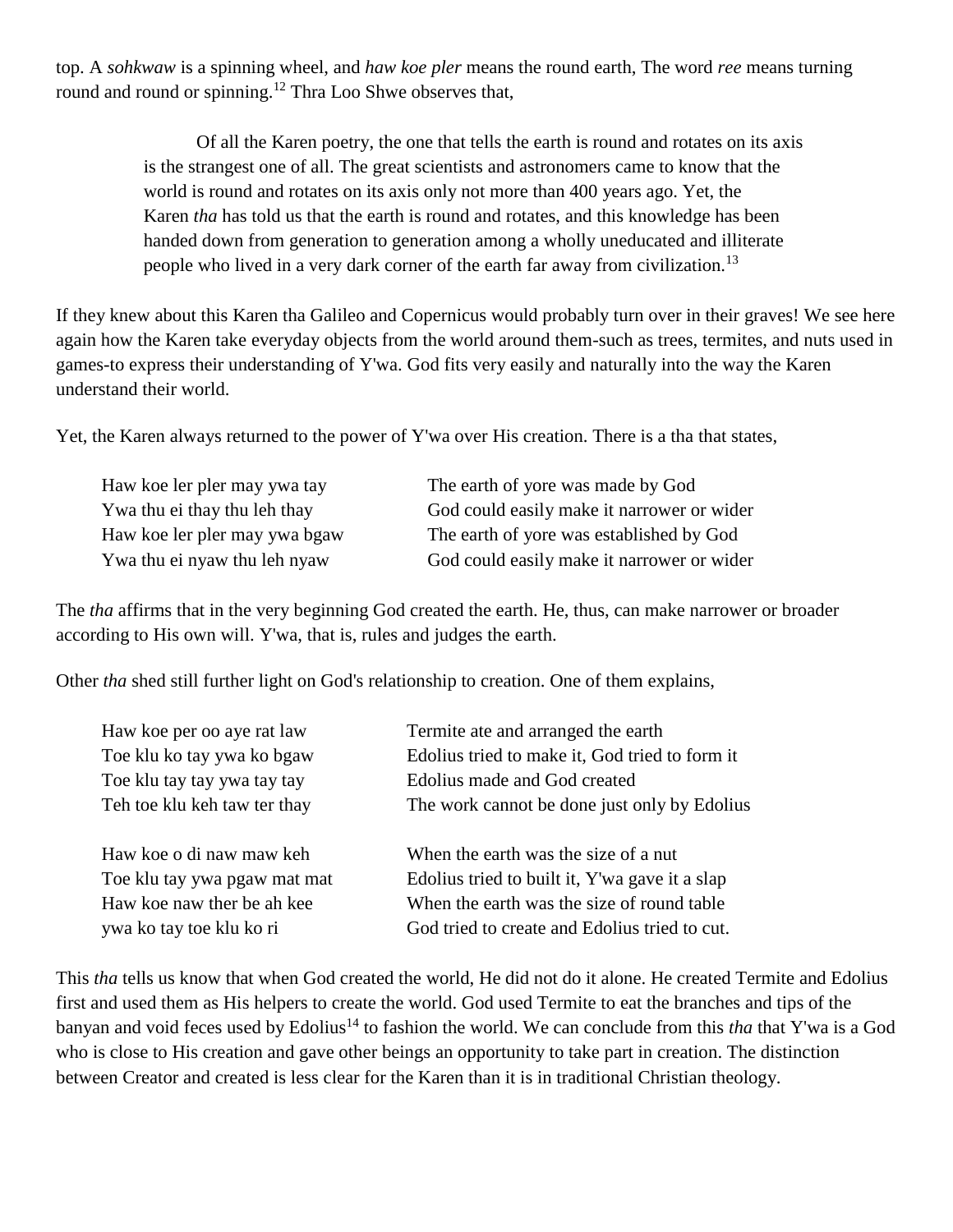After God created the earth, He then turned to the creation of other things. The Karen have *tha* that describes how He set about creating those other things. The following *tha* is one illustration, telling about the creation of humanity:

> When the earth was newly formed, It was without form and without void. When the earth was newly made. It was formless and empty.

When the earth was newly formed, Man was created by God first. When the earth that made at first, Two persons were the first things created.

God created humans before anything else. Gave them the names Naw and Saw.

God first created two human being, naming them Naw and Saw.

Everything that God created On this world is entirely perfect. God created everything Since the very beginning.

From this *tha* we learn several important things about the Karen understanding of creation. After God created the earth, there was no life of any kind, including plant life. So, it was very quiet, empty, and formless. God saw that this was not good, so He planned to create the living creatures and plants to beautify this world. For this cause, God needed someone to look after and take care of the earth and everything in it. So, God created two humans and gave them the names, Naw and Saw. Naw stands for female and Saw for male.

It is interesting to note that in this last tha there is no distinction between the creation of Man and of Woman. They were created at the same time with, apparently, the same status. Aung Hla in his book, *The Karen History*, provides another version, based on another *tha* and that has a suspiciously Christian ring to it. According to him, Y'wa created heaven and earth, and when the creation of heaven and earth was finished Y'wa created the sun, the moon, and the stars. When that was finished, He created humanity. He created man first and from the earth. Y'wa then created a woman by taking a rib out of the man and creating the woman. Then *pah sa ywa* (God, the Father) said," In respect to my son and daughter, I love them so much, I will give them my great life." He took a little piece of His life, breathed into the nostril of the two persons and they came to life and were real human beings. The creation of life was finished.

Aung Hla goes on to describe how God then created food and drink. He created rice, horses, elephants, birds and every kind of animal. After that Y'wa said, "My son and daughter, your father will make and give you a garden. In the garden there will be seven kinds of trees bearing seven different kinds of fruits. Among the seven, one kind of fruit is not good to eat. Eat not of that fruit. If you eat of it, you will fall ill, grow old, and die. Do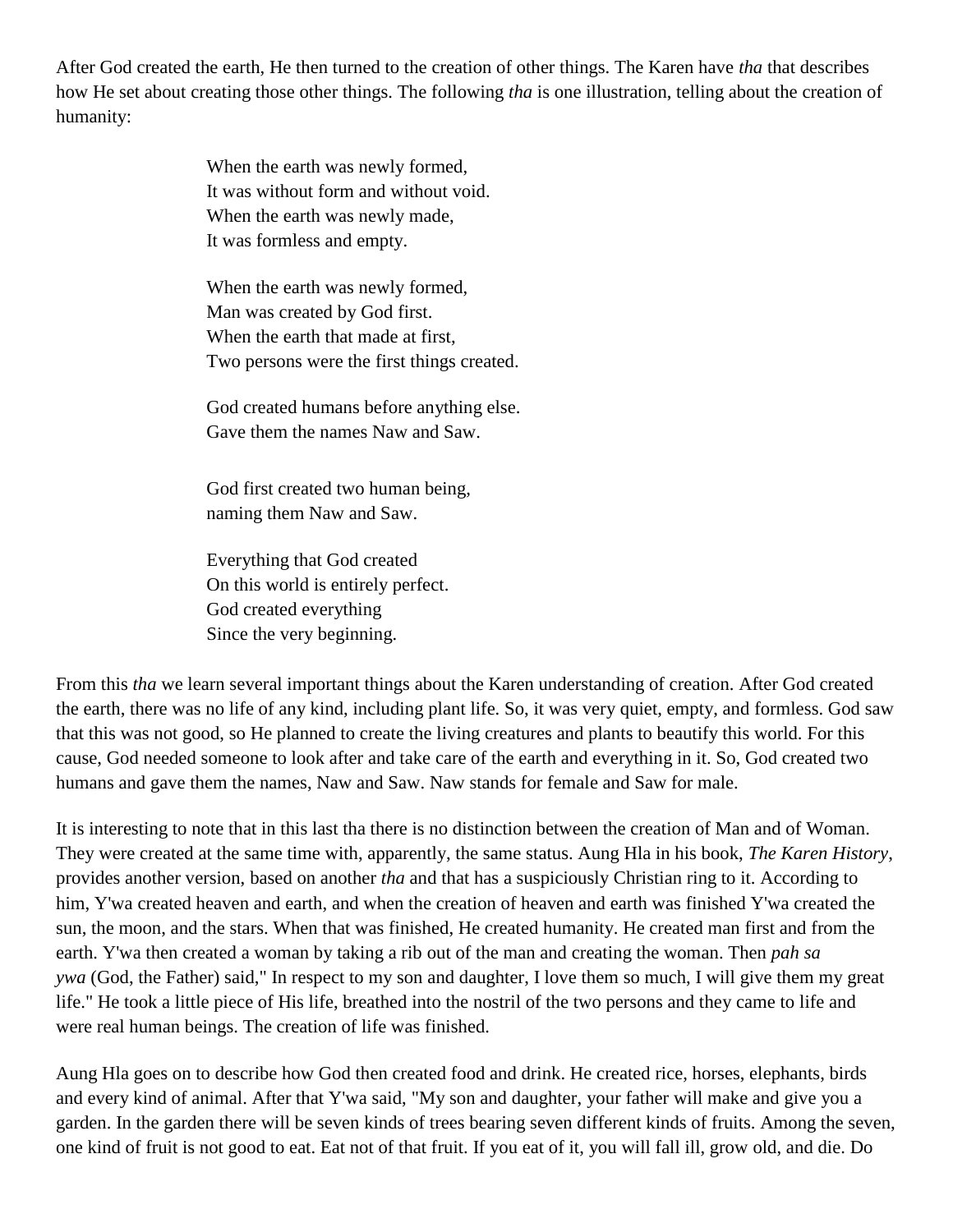not eat it. All else that I have created, I give to you. Once in seven days I will visit you. All I have commanded, observe and do. Forget me not. Pray to me every morning and night."<sup>15</sup> Although this version may or may not show Christian influence, there are still differences between it and the Christian understanding of creation, which will be described later in this paper.

The following *tha* continues the themes described by Aung Hla:

The earth of yore was set by God with food and drink He created it all The earth of yore God created Everything He gives is perfect All these things that God created Show us the greatness of His grace

Father will make a place for you Filled with perfect drink and food Seven kinds and sorts of trees seven different fruits there will be One kind of fruit is not for eating You will die when eating this

Everything that I create Everything that I have made All I have mentioned to you All I have given to you By yourself carefully eat Once a week I'll come to meet you.

Listen to my commandments Observe to my words well Be sure, don't forget me Don't fail to remember me Think of me every morning and night Pray to me every morning and night

Here, again, we see that Y'wa is a loving God but also a God who expects humanity to respond to His love in obedience. He creates all that humanity needs, but at the same time He sets limits and warnings. This last *tha* also explains the two ways that the Karen understand Y'wa and His creative powers. On the one hand, God is a perfect and a powerful God. As we've seen above, Y'wa is the one true God and has His Being from before the rest of creation. Y'wa is also, on the other hand, a kindly God, close to His creation. He cares for humanity.

#### **Genesis & Creation<sup>16</sup>**

It will help us to understand the Karen stories of creation if we compare and contrast them to the stories found in Genesis. In Genesis 1:1, we can see that there was nothing before God has created the earth. In the very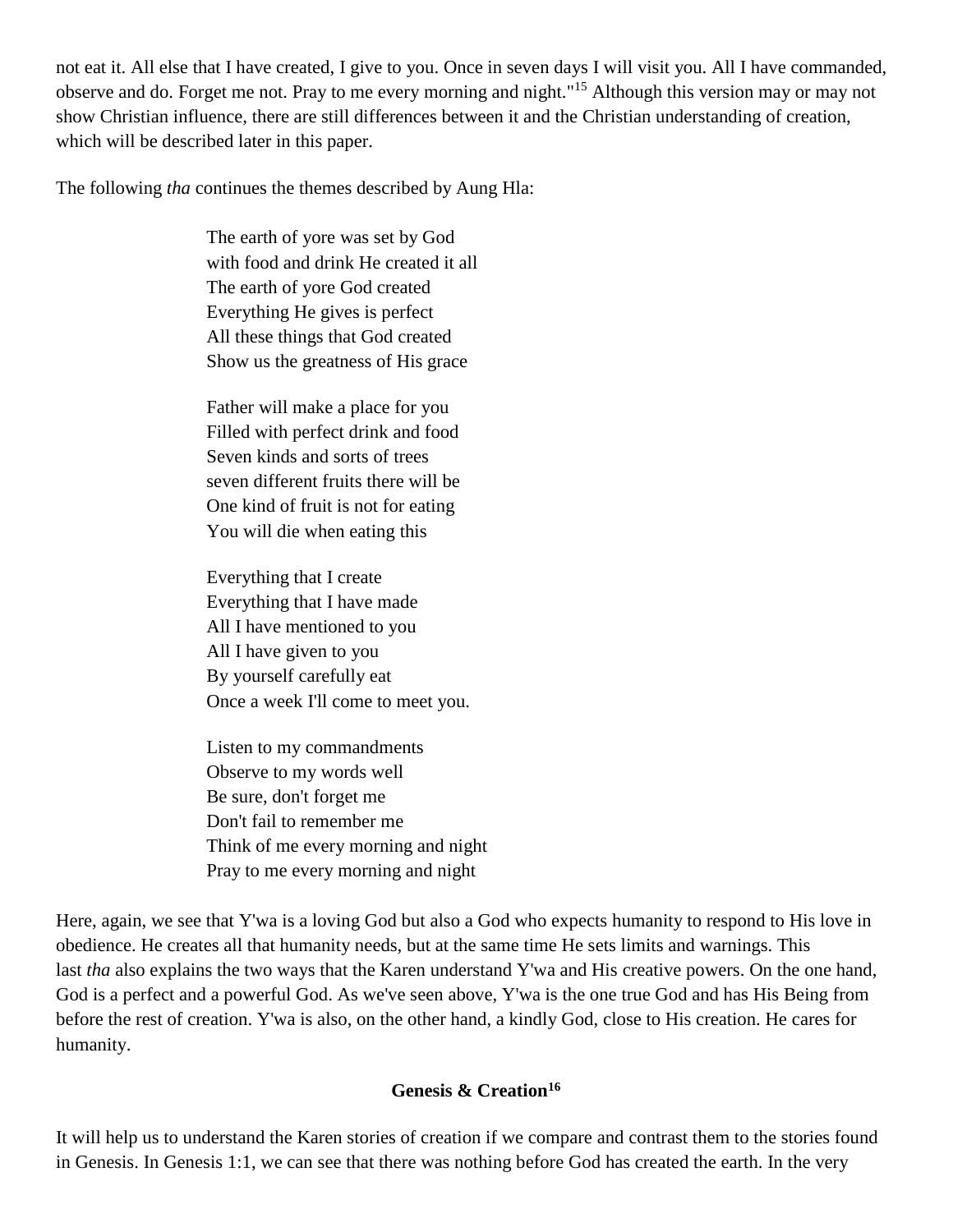beginning, there wasnothing in this universe, and God created the earth from nothing. After creating this earth, it was still formless and empty. Genesis 1:2 says that there was darkness over the earth that God created. There was no light. After that God created light, and God separated the light from darkness. God called the light, "day" and the darkness, "night". These acts comprised the first day of creation. It is not clear just how God created the earth itself, whether it was by His hand or word. But, it is clear that God created the light and darkness (day and night), by His word. The Bible says,"...God *said*...and there was..."(Gen. 1:3).

Genesis tells us that God did His work of creation in six days and describes for us exactly what God created on each day. Genesis 1:1 informs us that on the first day, God created earth and after that He created day and night (Gen. 1:1-5). The second day, God created the firmament, and He divided the waters which were under the firmament from the waters which were above the firmament (Gen. 1:6-8). The third day, God created land and seas, vegetation, rice, plants and trees that yield seed (Gen. 1:9-13). The fourth day, He created the sun, moon, and stars (Gen. 1:14-19). On the fifth day, living creatures in waters and birds flying above the earth were created (Gen. 1:20-23). On the sixth day, God created wild animals, livestock, all creatures that move along the ground, and all creeping things. Finally, God created man (Gen. 1:24-25). As soon as God finished His creation, He saw all that He had made was good. In Genesis the words "God saw that it was good" are repeated seven times, and the last time in Genesis 1:31 is special or different from the others. It says," it was very good". It seems that as soon as God finished His work of creation , everything that he had created was holy, beautiful and lovely. Creation satisfied God, and He enjoyed it.

As Genesis describes God's work of creation, the things that we need to notice are as follows. First, when God began to create the earth, it seems it was dark and the earth was in deep water (at the bottom of water) (Gen. 1:1-2). It looks like water was there as soon as the earth was formed and it covered the earth. The earth that we called "land" where we are living now was exactly formed on the third day of creation. Another thing that we should notice is how God went about the work of creation. At some points it is not clear just how God went about creating the things He created, but in general we're told that God created everything by His word. But, He created humanity from earth (dust) and breathed life to their nostrils (Gen. 2:7). More than this, Genesis tells us that God created man in His own image, male and female He created them (Gen. 1:27-28). Moreover, it also tells us that man was created before woman and that God created woman in a slightly different manner from man, because He created her from a rib (not from many ribs) taken from man (Gen. 2:21-22).

From all of this, we know that God created everything with an exact and clear aim and purpose. He did not create things carelessly or haphazardly. God had exact goals or purposes for every aspect of creation. God created light to divide day and night (Gen. 1:1-5). He created the sun and moon to divide time, years, months, days and for separating the seasons (rainy, summer, and winter) (Gen. 1:14). He created grass for the food of animals, He created animals, fruit, rice, trees as food for human beings and for using in their work. He created man to rule and take care of everything on this earth. God loves humans, blesses them, trusts them, and gives them power and authority to rule over the rest of creation.

Another thing that we need to notice is that God created each thing in an orderly way, step by step. As the first step, He created that which does not have life such as the earth, heaven, firmament, seas, sun, moon, stars, light and darkness. In the second step, God created those things that have life but cannot move, including grass, rice and trees. With the third step, He created the creatures that have life and can move, such as birds, fish, wild animals, livestock, and creeping things. Finally, God created man who He kept in the highest position. He created humans in His own image and gave them life and souls, so they can move, work, provide themselves an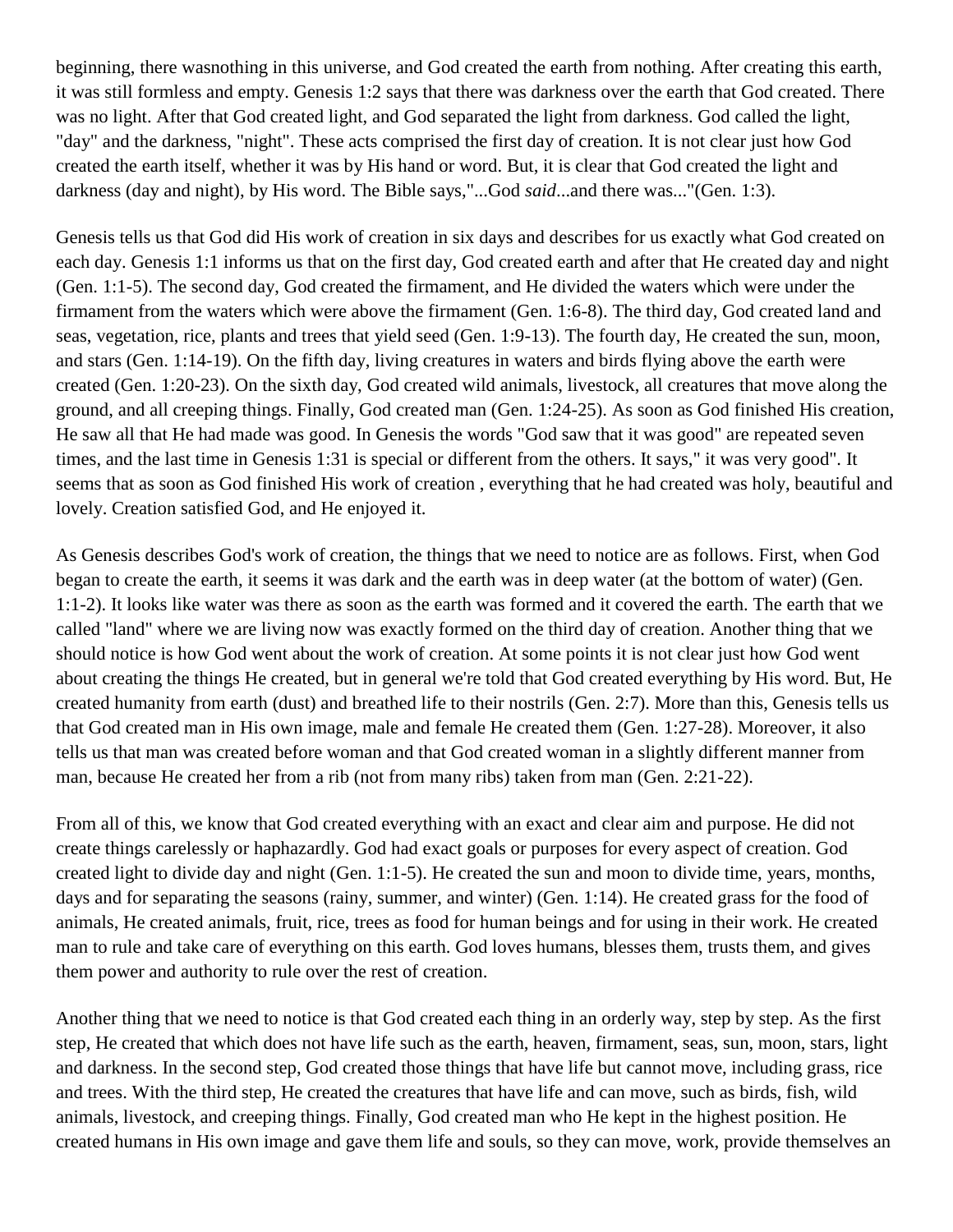education, and gain wisdom. God also gave them power and authority to rule and take care everything on this earth.

#### **A Comparison of the Karen & the Biblical Stories of Creation**

Although we saw that some Karen *tha* sound very much like the Genesis story of creation, it is clear that there are some important differences between the Karen and biblical stories. This is shown through a comparison of the similarities and differences between Genesis and the *tha*. We'll look at the similarities first.

First, both creation stories involve water. Genesis 1:1 tells us that when God first created the earth, and before the earth (land) appeared, darkness was over the surface of the deep, and the spirit of God was hovering over the waters. The Karen concept of creation also begins with water. There is a *tha* that says,

> God took up foam It became a banyan's flower Foam was what God took up It became a banyan's seed

In other words, according to Karen tradition there was at first nothing besides water. To form the world, Y'wa took foam from the water and rubbed it on every side until it became a banyan seed.

Second, God created the earth. Genesis 1:1 states this clearly. A Karen *tha* says that,

When the earth was firstly formed It was void and without form When the earth was newly made It was formless and empty.

Third, everything on earth and heaven is made by God. Genesis 1:31-2:1 says that "God saw everything that He had made...Thus the heaven and the earth were finished, and all the host of them." The Karen elders' lore says,

> "Everything God created On this world is all perfect God created everything Since the very beginning"

Fourth, man was made of dust (earth). In Genesis 2:7, it says, " And the Lord God formed man of the dust of the ground." Saw Aung Hla writes that the Karen elders' taught that, "He created man at first from the earth."<sup>17</sup>

Fifth, according to both Genesis and Karen poetic traditions, man was created before woman. This can be seen in Genesis 2:18 and 2:21-22. The Karen elders taught that Y'wa, " created man at first from the earth."<sup>18</sup>

Finally, in both cases, the woman was made from a rib taken from the man. We can see that fact in Genesis 2:22. Saw Aung Hla quotes Karen tradition as stating about Y'wa that, "He created a woman by taking a rib out of a man and created again woman."<sup>19</sup>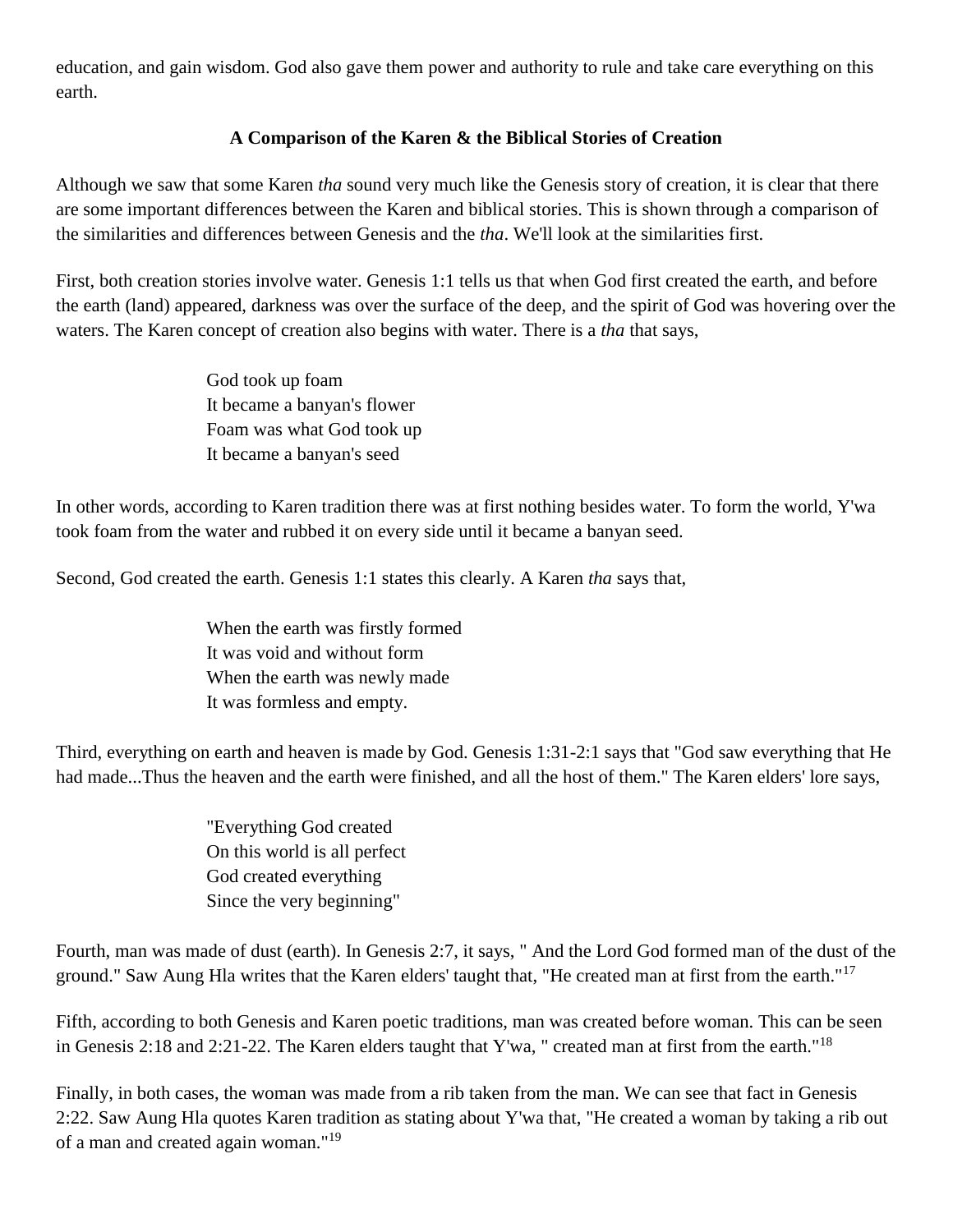These six similarities between the Book of Genesis and the traditions of the Karen show that Karen thinking and the Bible reinforce each other in many ways. The traditional creation stories of the Karen are relevant to Karen churches. They form a bridge between Karen thinking and identity and biblical Christianity. These similarities seem so striking, in fact, that some wonder if they don't show that they were really taken from the Bible and then claimed as "traditional" stories of the Karen. But, there are important differences between Karen stories and Genesis that show that these old creation stories are not just taken from the Christian Bible. These differences include the following points:

First, the story of creation in Genesis 1 doesn't tell us anything about how God actually created the world. Karen *tha* do. They tell us clearly that God created the earth by taking the foam of water in the palm of His hands and rubbing it alternately till it became a banyan seed and planted it in the middle of a whirlpool. The seed grew to be a big banyan tree. After that, God created a termite and let it crawl around on the tree and eat the branches and tips. When the termite excreted in the crouch of the banyan, God took the feces and molded it to a round shape and then gave it quick slaps till the earth was completely formed.

Second, in Genesis, God created everything by himself, alone. The Karen elders say that He did not created things alone. He had co-workers that helped Him, such as the termite and the edolius. One *tha* states that, "Termite ate and arranged the earth. Edolius made it, God formed it."

Third, the story of creation in Genesis clearly tells us that after God created the earth, He created everything else before creating human beings. Humanity was His final creation. The Karen elders, on the other hand, say that after God created the heaven, sun, moon and stars, He created man first and the creation of everything else followed. One *tha* says,

> When the earth was newly formed Man was created by God first When the earth was firstly made Two persons were first created.

Fourth, Genesis 1 and 2 tells us that God created the world in an exact order. The things that he made each day are clearly mentioned, step by step. There's no indication in the Karen *tha*, however, that God created the world in an orderly way. The *tha* just say generally that God created everything.

Finally, Genesis 2:7 tells us that God created man and breathed "the breath of life" into the man's nostrils. The woman received life only afterwards and indirectly through the man. It's interesting to note that Genesis 1:27 seems to be different from Genesis 2:7. There the man and the woman seem to have been created and given life at the same time. That's the way the Karen elders tell the story. According to them, Ywa said, "In respect to my son and daughter, I love them. I will give them my greatlife." He took a little piece of His life, breathed into the nostrils of the two persons and they came to life and were real human beings. As we saw before, there are also tha that state that the woman was created from a rib of the man. Even so, it seems that they both gained life at the same time and in the same way.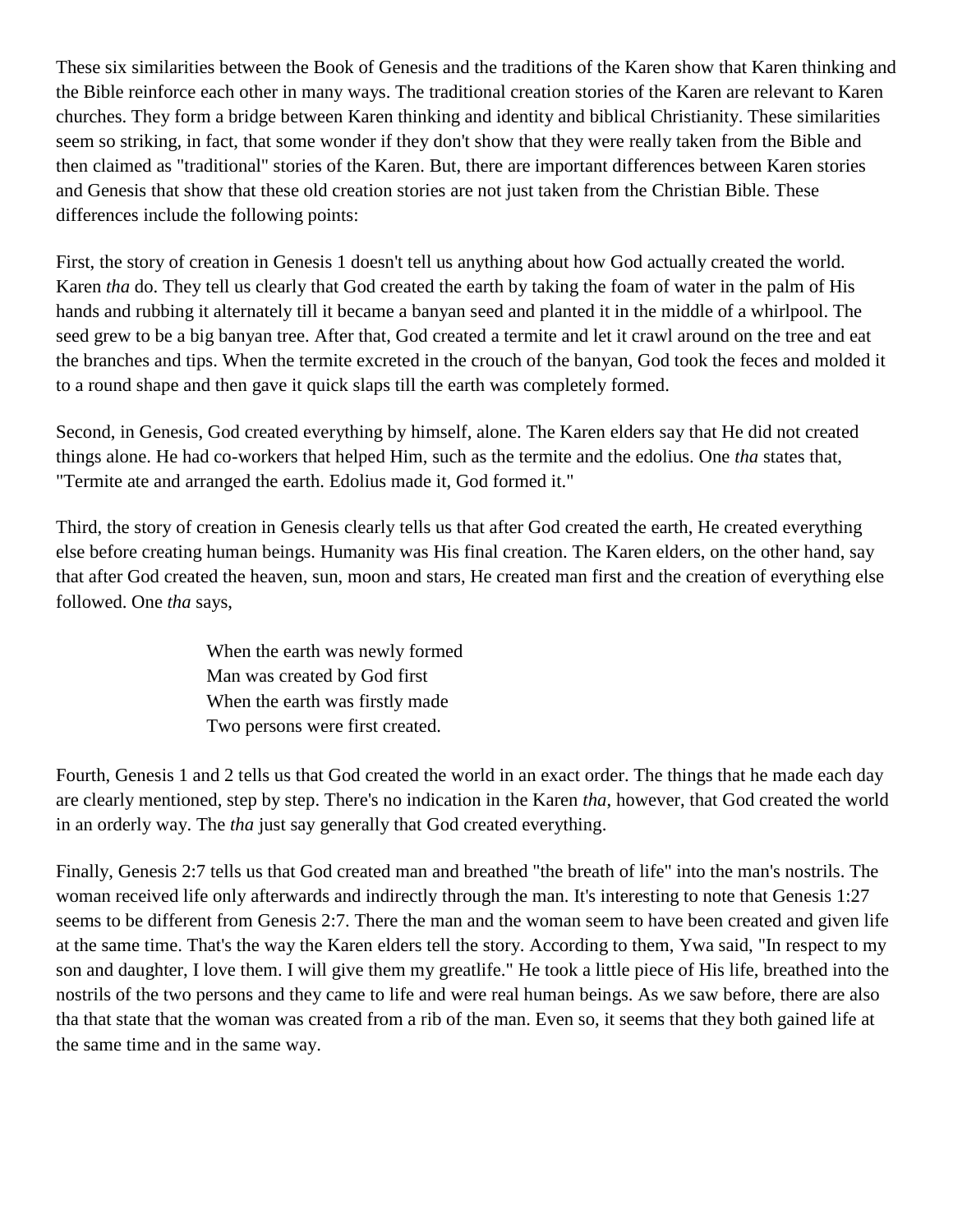#### **Theological Reflection**

Karen theological reflection begins with the thought that the Karen people have had their own theology from the very beginning. Our theology gives attention to the creation of the world, and through the *tha* about creation we can know something of that theology.

First, Karen theology emphasizes the greatness of Y'wa, God who created everything in this universe, except for the primordial water that He used in creation. Second, we know that Y'wa is a God who plans carefully and fixes everything permanently and exactly before acting. Y'wa is the One who loves to do everything in order. Third, Y'wa is a good example to the people, because He is the One who loves to work hard. Y'wa does not love to live a free and easy life without anything to do. Fourth, Y'wa is a wise, clever God who loves to use small things to make bigger things. Y'wa, thus, is the One who loves to do things practically, not theoretically. Fifth, Y'wa is the One who loves cooperation. We see this when Y'wa had Termite and Eudolius join Him in actually creating the world. We should also remember that the Eudolius is the bird that the Karen consider to have the greatest wisdom.

If we ask how the Karen version of creation adds to our Christian idea of God the Creator, the most important point is that Y'wa was very close to the world He created. He created the world like a craftsman, using his hands instead of "the Word" as is the case in Genesis. He gave careful thought to how he wanted to create everything in the world. He worked closely with others. If we recall that the full name for Y'wa, *ker sa y'wa*, can mean the "flowing Lord," then we will see that God flows into creation, takes part in its life.

In my own life, I have felt that God is very close to me; and I think that other Karen Christians often have this same feeling. One reason we feel God's closeness and love so clearly may be our Karen heritage and our Karen *tha*. God is more a part of creation, not just the distant Creator. We still emphasize the holy greatness of God. That is never lost among the Karen. But the Karen are a hill people with a simple way of governing themselves, and so Karen power is close to us. Our rulers, our elders were traditionally our fathers, uncles, and even brothers. So, we feel that Karen "rulers" are close to us, just as Y'wa is close to us.

#### **Conclusion**

If we look carefully with an unbiased minds into the *tha* and folk tales mentioned above, we will see that *tha* share certain essential ideas of the creation which are found in the biblical story. If we would make more use of our Karen heritage, our religious experience and understanding could be enriched. Our theologians, ministers, and teachers would be enabled to do more contextualized and indigenized theological reflection. Our reflection would be more understandable and acceptable to Karen audiences, especially since we all share a common religious and culture heritage.

Presented to the Regional Theological Seminar-Workshop on "Doing Theology with Creation in Asian Cultures," Programme for Theology & Cultures in Asia, 13-18 January 2000, Chiang Mai.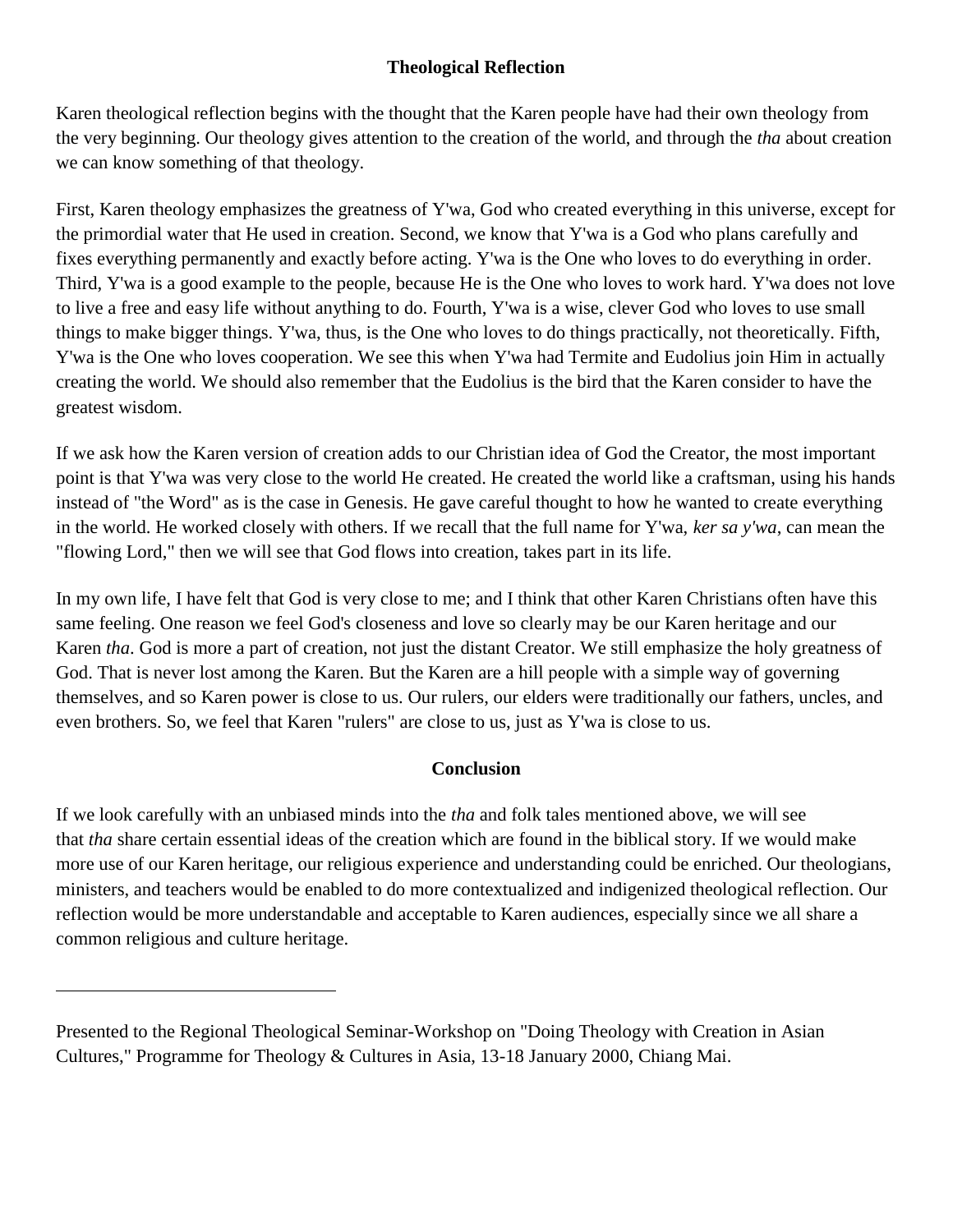#### **Endnotes**

<sup>4</sup> Kwaw Htoo, *Home Magazine* 4 (1997), 67. [in Karen]

<sup>5</sup> Harry Ignatius Marshall, *The Karen People of Burma: A Study in Anthropology and Ethnology* (1992, reprint. Bangkok: White Lotus Press, 1997), 33.

<sup>6</sup> Marshall, *Karen People*, 34.

 $\overline{\phantom{a}}$ 

<sup>7</sup> T. Than Bya, *The Origin and Culture of Karen*. [in Karen]

<sup>8</sup> Kwaw Htoo, "Tha, Our Invaluable Heritage, "*P'hi P'gaw Magazine* 34, 4 (October-December 1997), 67. [in Karen]

<sup>9</sup> Htoo Hla E, ed., *The Golden Book* (1955, Reprint. Chiang Mai: Thailand Karen Baptist Convention, n.d.). [in Karen]

<sup>10</sup> Aung Hla, *The Karen History* (n.p., KE 2678 [1939]), 228.

<sup>11</sup> Htoo Hla E, *Golden Book*, 28-29.

\*\* "Shaped" would be an inaccurate translation of the Karen, *pgaw mat mat,* which means to slap with quick or rapid strokes. The Karen image is that after God shaped the world into a round ball, He then slapped the ball lightly and rapidly to make it expand

<sup>12</sup> Loo Shwe, "The Karen People of Thailand and Christianity" (unpublished typescript, 1962), 6.

<sup>13</sup> Loo Shwe, "Karen People," 6.

<sup>14</sup> According to Marshall, "the *edolius paradiscus* is a black bird, a little smaller than a crow, with two long tail quills having tufts at the ends. Why this bird should have been given a part in the work of creation does not appear." Marshall, *The Karen People*, 212. <sup>15</sup> Aung Hla, *The Karen History*, 228

<sup>16</sup> Based on *The Annotation of the Annotated Paragraph Bible: The Old Testament,* vol 1 *Genesis to Esther*, trans. D. A. W. Smith, 5th ed. (Rangoon: Baptist Board of Publication, 1956).

<sup>17</sup> Aung Hla, *The Karen History*, 210

<sup>18</sup> Aung Hla, *The Karen History*, 210

<sup>19</sup> Aung Hla, *The Karen History*, 210

# **Short Items**

## **Christian Relativism**

<span id="page-21-0"></span>"For as the heavens are higher than the earth, so are my ways higher than your ways and my thoughts than your thoughts." (Isaiah 55:9, NRSV)

Many Western Protestant Christians lack epistemological humility. They are convinced, that is, that they know The Truth, and altogether too frequently they consign to a fiery fate those who disagree with their version of The Truth. In the past, this attitude regarding Christian knowledge fit in very well with the way their world generally acted and thought; being aggressively self-confident in one's beliefs and values was contextually "appropriate" since everyone else was convinced of the Absolute Truth of their beliefs. The West, however, is undergoing something of an epistemological revolution. It is learning that knowledge is a relative thing. What we know depends on perspective, circumstances, contexts, attitudes, and other factors that shade meanings in a grand variety of ways. Knowledge is not what the Enlightenment tried to make it, a static treasury of facts to be accumulated and defended. It is a shifting rainbow of colors that meld into each other and cannot be owned. The best we can do is "borrow" what we know until it transforms, mutates, goes through a phase-shift, a paradigmatic shift, or otherwise changes. Yesterday's fact is today's myth.

But many Western Protestants, especially the really Protestant ones, don't very much like this world. They see it

<sup>1</sup> The 2000 AD Culture Committee, *Cultural Handbook* (Karen Baptist Convention, 1996), 21. [in Karen].

<sup>2</sup> Hser Ti, "God Does Great Things for Us (2)," *Rangoon Yearly Magazine* (1998), 92-93. [in Karen]

<sup>&</sup>lt;sup>3</sup> Kajad Pai, Hill-tribes, chap. 4. [in Karen]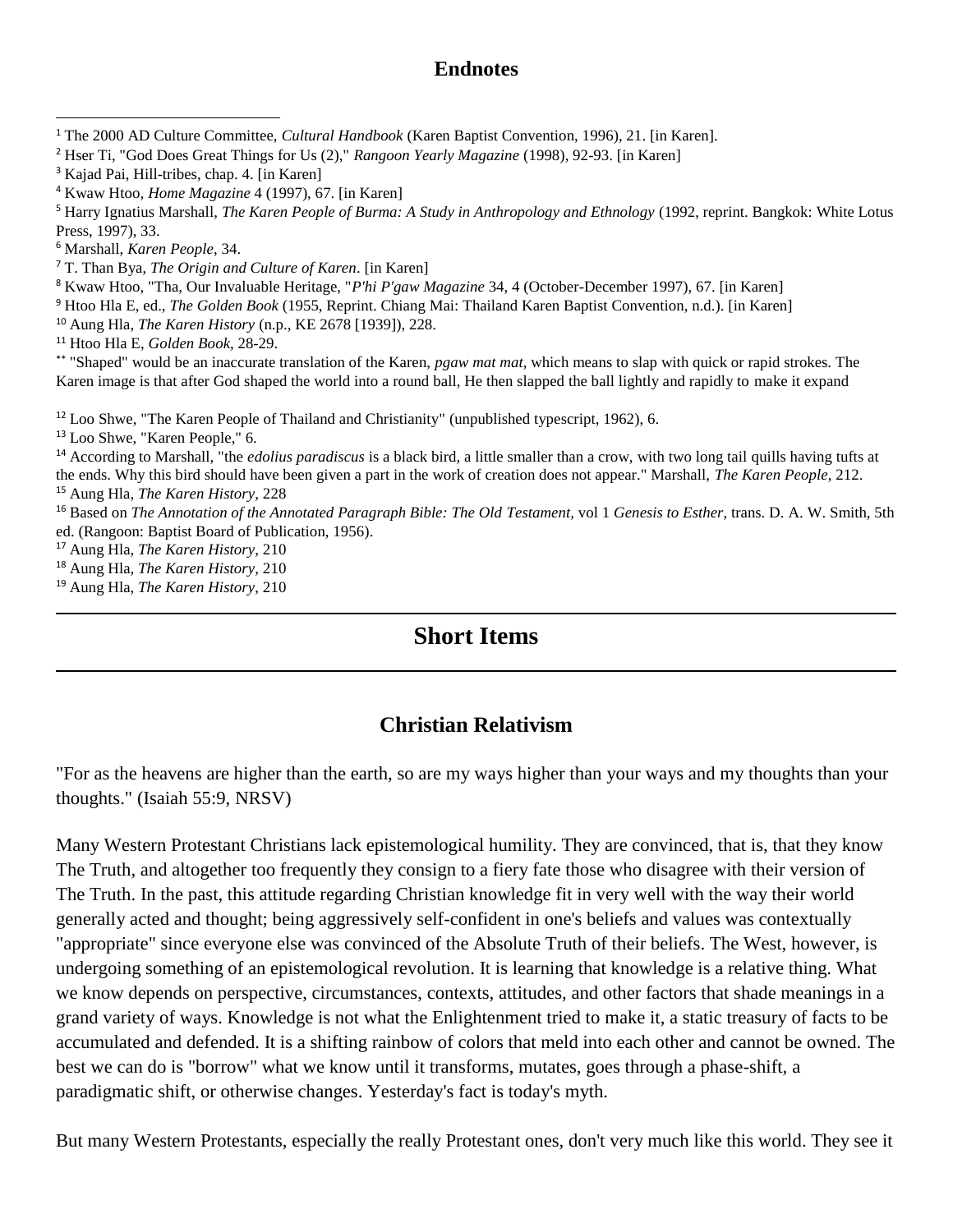as an enemy to faith and to theology. How, they ask, can one talk about God or have faith apart from Absolute Knowledge?

That was a good question in the old age; the new age has made it irrelevant. If we are going to live in the world, share Good News with the world, and not wall ourselves off from the world, we are going to have rediscover, reinvent, and restate our faith in ways that make sense to the world. We're going to have to learn to see our knowledge of God in contextual, relative, and non-static terms. Isaiah 55:9 is one good starting place on that epistemological journey of faith in a relativistic world. It teaches us to have a less high opinion of our theologies, a more humble attitude towards our opinions. Enlightenment Christians, indeed, became so absolutely sure of the rightness of their beliefs about God and their (unsaved) neighbors that those beliefs became ideological idols. They did not really live by faith at all, being as ideologically sure of themselves as they were. One of the things we'll have to learn in this Age of Relativism is to live by faith in God, whose ways truly are Higher.

## **Theses Topics at McGilvary**

<span id="page-22-0"></span>The Office of History has recently compiled a list of all of the student theses produced at the Thailand Theological Seminary and McGilvary Faculty of Theology currently held by the Faculty of Theology library. The list extends to 93 theses dating back to 1965. The following is a break down of the topics covered by these theses:

| New Testament              | 26 theses | Contextualization     | 6 theses |
|----------------------------|-----------|-----------------------|----------|
| Pastoral Care              | 17 theses | <b>Social Witness</b> | 5 theses |
| <b>Christian Education</b> | 12 theses | Evangelism            | 5 theses |
| Theology                   | 8 theses  | <b>Church History</b> | 4 theses |
| Old Testament              | 6 theses  | Ethics                | 3 theses |
|                            |           | Worship & Liturgy     | 1 thesis |

That is to say, over the last 35 years the students at TTS/MFT have devoted the bulk of their attention to two fields: biblical studies (Old and New Testament), 32 theses, and nurturing ministries within the church (Pastoral Care, Christian Education, and Worship & Liturgy), 30 theses. Theological issues (Theology and



Contextualization) total some 14 theses, while outreach ministries (Evangelism and Social Witness) account for 10 theses.  $E_{\text{SPP}}$ . This is an admittedly rough break down and not entirely accurate-and potentially misleading if taken too seriously. Some of the biblical theses, for example, discuss contextualization of the Gospel in Thailand in light of Scripture. Still, this analysis does reveal some insights regarding what these CCT theological students are concerned about and interested in:

First, it is particularly evident that their attention is largely focused on the internal life of the church and its faith. Only about one thesis in ten is devoted to outreach ministries.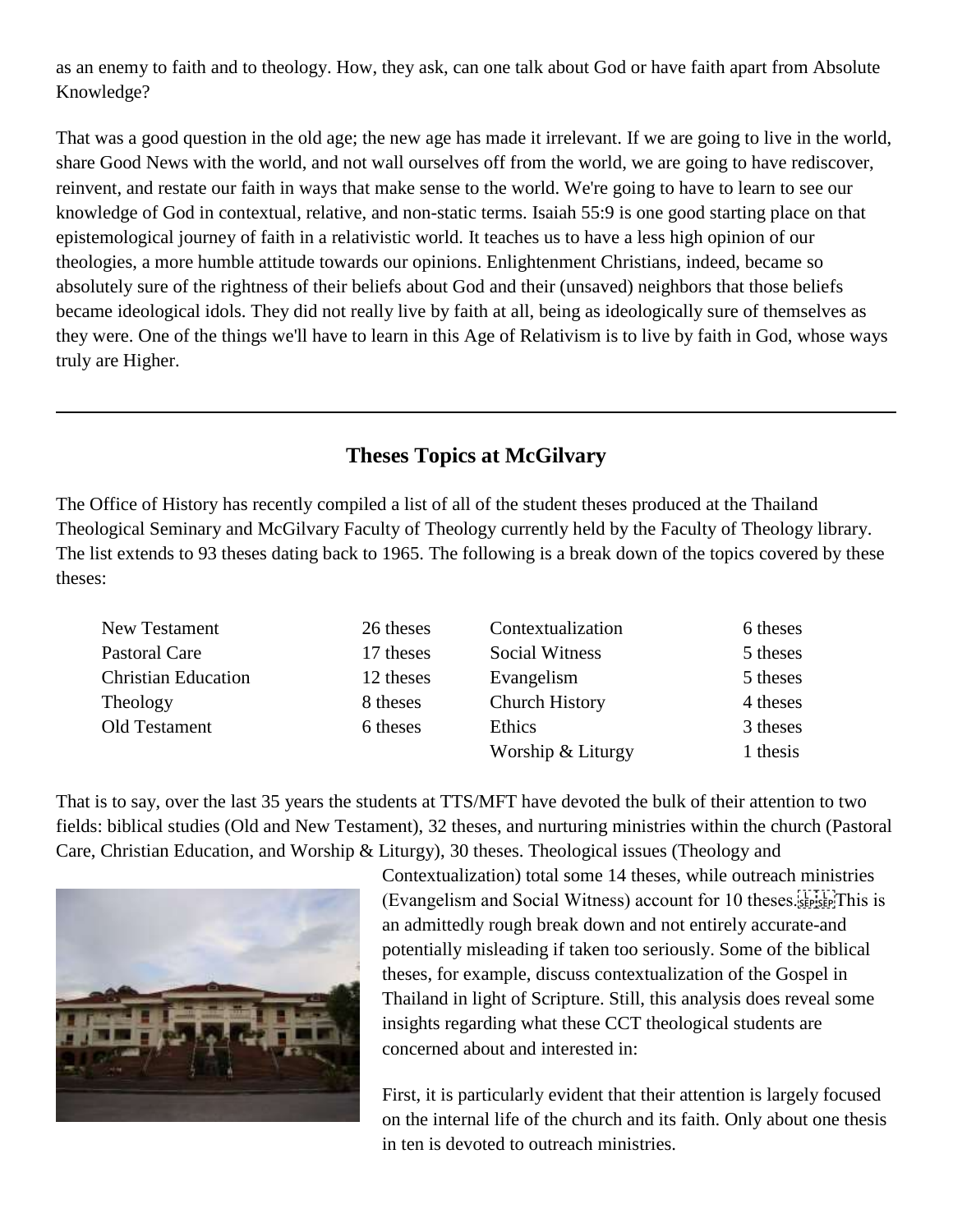Second, these students reflect a clear commitment to the Bible. They see the Bible as an important source for Christian understanding. It will surprise no one who knows the Thai church that they are generally more focused on the New Testament (26 theses) rather than the Old (6 theses).

Third, it is painfully clear that these students are not interested in the Thai church's past. There were only four church history theses (one person wrote two of them), and of these four two were written by tribal students (one Karen, one Lahu).

Finally, it is interesting that issues of contextualization have received relatively little attention. Where contextualization is the dominant issue for most of the foreigners working with the Thai church, it would seem that the seminarians have not been particularly concerned about the issue-not, at least, to a great extent. These students, by and large, seem far more concerned to understand the Bible and strengthen the inner life of the church. In light of this observation, it is somewhat surprising (and troubling) that only one thesis was devoted to the topic of worship and liturgy, which implies that the students do not see strengthening worship as an avenue for strengthening the church.

## **Globalization Defined**

<span id="page-23-0"></span>Drawing on discussions at the conference of the Society for the Scientific Study of Religion (SSSR) held in the USA last October, Philip Hughes offers the following definition of "globalization." "It," he writes, "refers to the extent to which wars, trade, culture, and many other aspects of life, are becoming globally interrelated. 'Globalization' also refers to a change in consciousness. People in business, culture, sport, and many other activities are thinking and acting in a global world. Within that process, the significance of territoriality is decreasing. The core of globalization is increasing interdependence. What happens in one part of the world affects what happens elsewhere." Philip argues that globalization is not simply an expansion of Western influence and power over the rest of the world; at the same time, however, many cultures deplore the spread of certain Western values, such as personal choice, to the detriment of traditional and family values. In some ways, then, globalization is as much "deconstructing" our world as it is creating a new world order, and there are those who feel that it is more correct to say that globalization is creating a new world disorder.

From *Pointers: Bulletin of the Christian Research Association*, December 2001.

#### **Paul & Daniel**

<span id="page-23-1"></span>"My rough guess is that Paul in Athens had an easier assignment than McGilvary in Chiengmai. The Nineteenth century American McGilvary speaking in the northern Thai dialect to Thai peasants encountered more difficulties than the Mediterranean Paul speaking in Greek to the Mediterranean audience."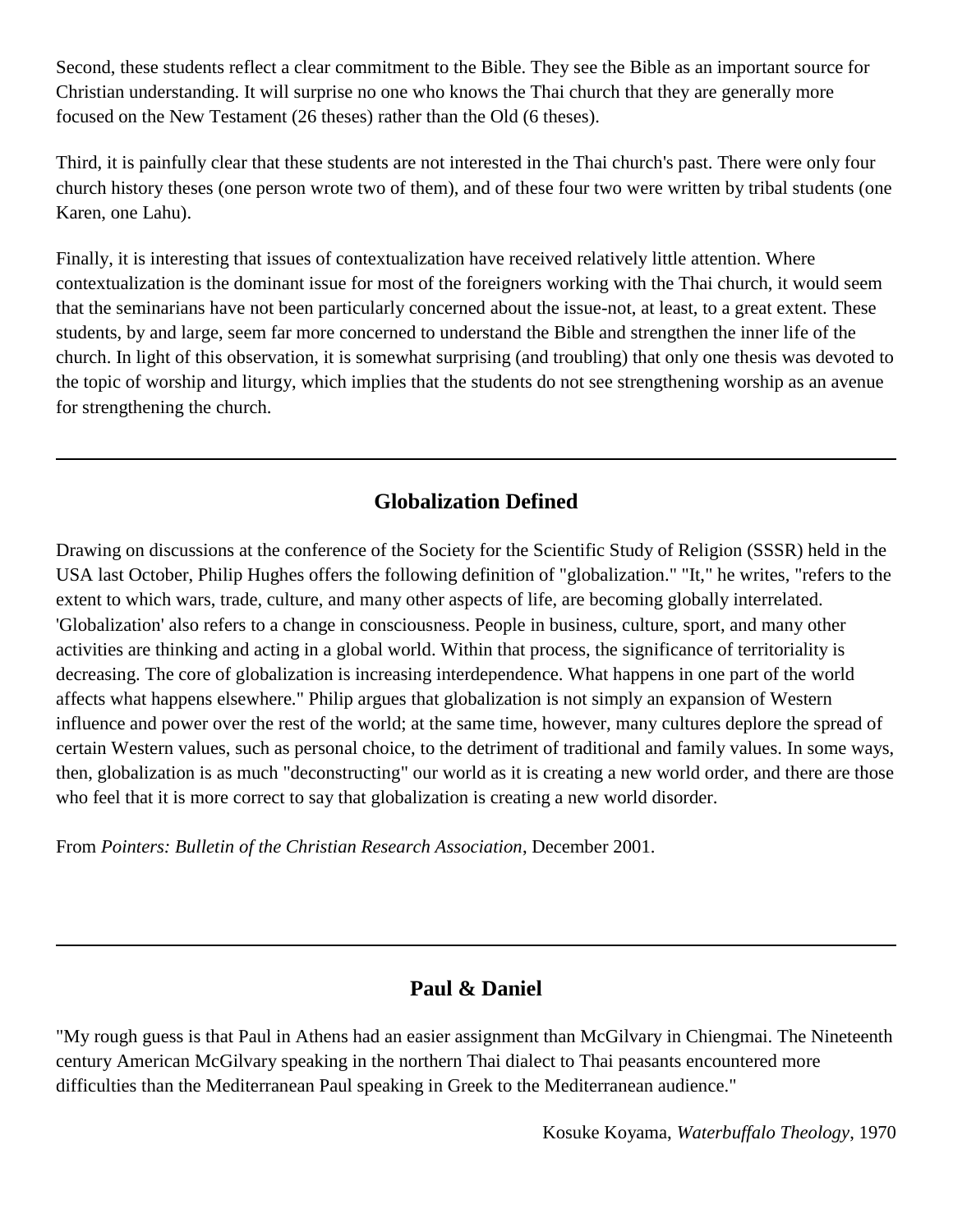# **Theology from Below**

<span id="page-24-0"></span>Dr. Kosuke Koyama taught theology at the Thailand Theological Seminary from 1961 to 1968. As an instructor, he frequently visited rural churches with teams of students, and it was there that he discovered a new attitude about theology. He writes,

"I decided to subordinate great theological thoughts, like those of Thomas Aquinas and Karl Barth, to the intellectual and spiritual needs of the farmers. I decided that the greatness of theological works is to be judged by the extent and quality of the service they can render to the farmers to whom I am sent. I also decided that I have not really understood *Summa Theologiae* and *Church Dogmatics* until I am able to use them for the benefit of the farmers. My theology in northern Thailand must begin with the need of the farmers and not with the great thoughts developed in *Summa Theologiae* and *Church Dogmatics*."

Kosuke Koyama, *Waterbuffalo Theology*, 1970

# **The 8th International Conference on Thai Studies & Religion**

<span id="page-24-1"></span>The 8th International Conference on Thai Studies was held in Nakon Panom under the sponsorship of Ramkhamhaeng University on January 9-12, 2002. Although I didn't attend personally, a member of the Office of History staff did, and he brought back with him the CD containing the papers from the conference. A survey of those papers reveals that of the 120 papers contained on the CD, only 8 (6.67%) are on topics related to religious subjects. Looking back six years to the 6th Conference, held in Chiang Mai in 1996, 28 of a total of 366 papers (7.65%) were on identifiably religious topics. In 1996, there were four papers on Christianity in Thailand; at this last conference, there were none.

HeRD #288 (27 October 1996) wrestles with the possible implications of the relatively small number of papers dealing with religious themes. It doesn't reach any conclusions, but on further reflection it would seem that the apparent lack of interest in religion shown by this conference has more to say about the importance of religion to the international academic culture than it does about the role and significance of religion in Thai cultures. Without particularly lamenting the matter, it does appear that scholars of religion work largely on the fringes of academia where their voices are seldom heard and their work carries little weight. It may well be, also, that scholars of religion assist in this ghettoization of religious studies by choosing to display their work in other venues. One wonders, finally, if the drop in the number of papers on religious topics by 1% from 1996 to 2002 is an indication that the marginalization of religious studies is accelerating.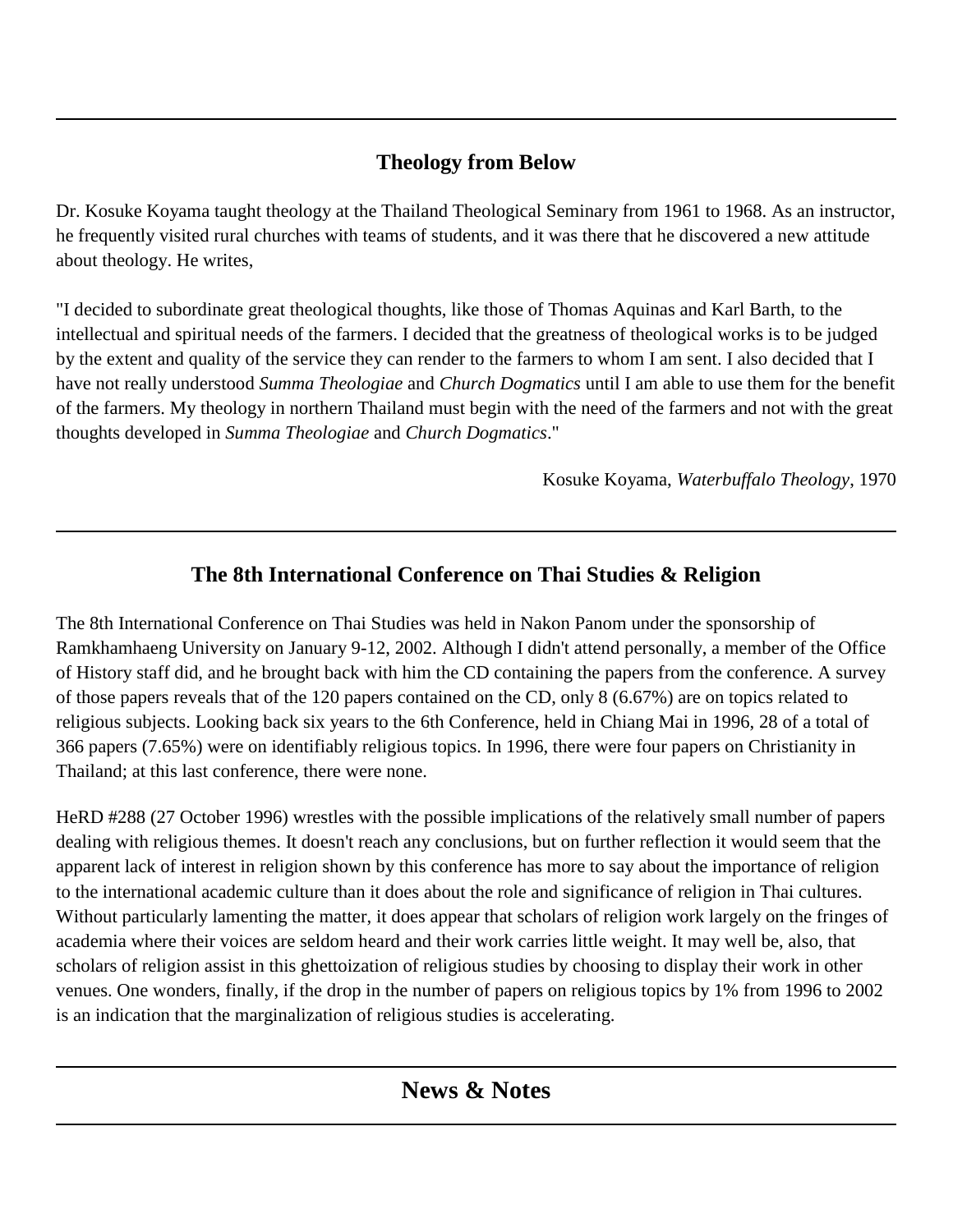## **At Last! The DAC Arrives**

<span id="page-25-0"></span>

A copy of *A Dictionary of Asian Christianity* has finally come to hand after many years of patient waiting. It is a monumental piece of work, spanning the whole history of the Christian movement in Asia, although concentrating on South, Southeast, and East Asia exclusive of Mongolia and the nations and regions that formerly comprised the Soviet Union. While the labor of many, many people, Dr. Scott W. Sunquist (now at Pittsburgh Theological Seminary) and Trinity Theological College, Singapore, deserve the lion's share of credit for its completion. The DAC is an invaluable addition to the resources available for studying and teaching Asian church history.

The Office of History was involved in producing articles on Protestantism in Thailand and gave some advice on who to contact for assistance with Thai Catholicism and for some of the other articles on Protestantism. The DAC editors did an excellent job of pushing, prodding, and pleading with those of us in Thailand. The result is that Thailand is well-represented, especially

considering its relatively minor place in the Asian Christian constellation. The article on Thai Catholicism ("Thailand, Roman Catholic Church," pages 834-37) is particularly important since so little information is available in English (or Thai!) on the history of the Catholic Church in Thailand.

An hour's time spent leafing through the DAC indicates both the grand scope and the inevitable limitations involved in such a project. Information on the churches of Thailand found in some general articles is less than accurate. In one case, the information on Thai Protestant seminaries in the article on "Theological Education" is fine, but the article puts an asterisk (\*) to the "Laos\* Mission" (page 840), indicating a related entry. While "Laos" in the theological education entry refers to the five principalities of historical "northern Siam," the linked entry is, inevitably, an introduction to Christianity in the modern day nation of Laos. The fact that the Laos entry acknowledges our own Rev. Daniel McGilvary as the first Protestant missionary to visit and do work in what is now the nation of Laos (page 469) only adds to the confusion. Admittedly, the matter is a minor one. What it suggests is the vast complexities and difficulties that faced the editorial team in trying to squeeze a hugely multi-faceted Asian Christianity into 937 pages (plus maps). Some mistakes, inaccuracies, imbalances in presentation, and misapprehensions are inevitable. The editors explain and acknowledge some of the many problems they faced in collecting the entries for the DAC. (Another minor error that I don't want to pass up here is that in the entry for Ach. Lek Taiyong, his name is consistently misspelled as "Lek Talyong." Fortunately, Thai names are alphabetized by first name.) These inevitable mistakes in detail must be weighed in the balance of the DAC's larger positive achievement.

Bibliographic Citation: *A Dictionary of Asian Christianity*. Edited by Scott W. Sunquist. Grand Rapids, Michigan: William B. Eerdmans, 2001.

# **A Malaysian Church Survey**

<span id="page-25-1"></span>In January, I received a complimentary copy of the "NECF Survey of Churches, Pastors, and Christians, 2001" published by the Research Commission of the National Evangelical Christian Fellowship Malaysia (NECF).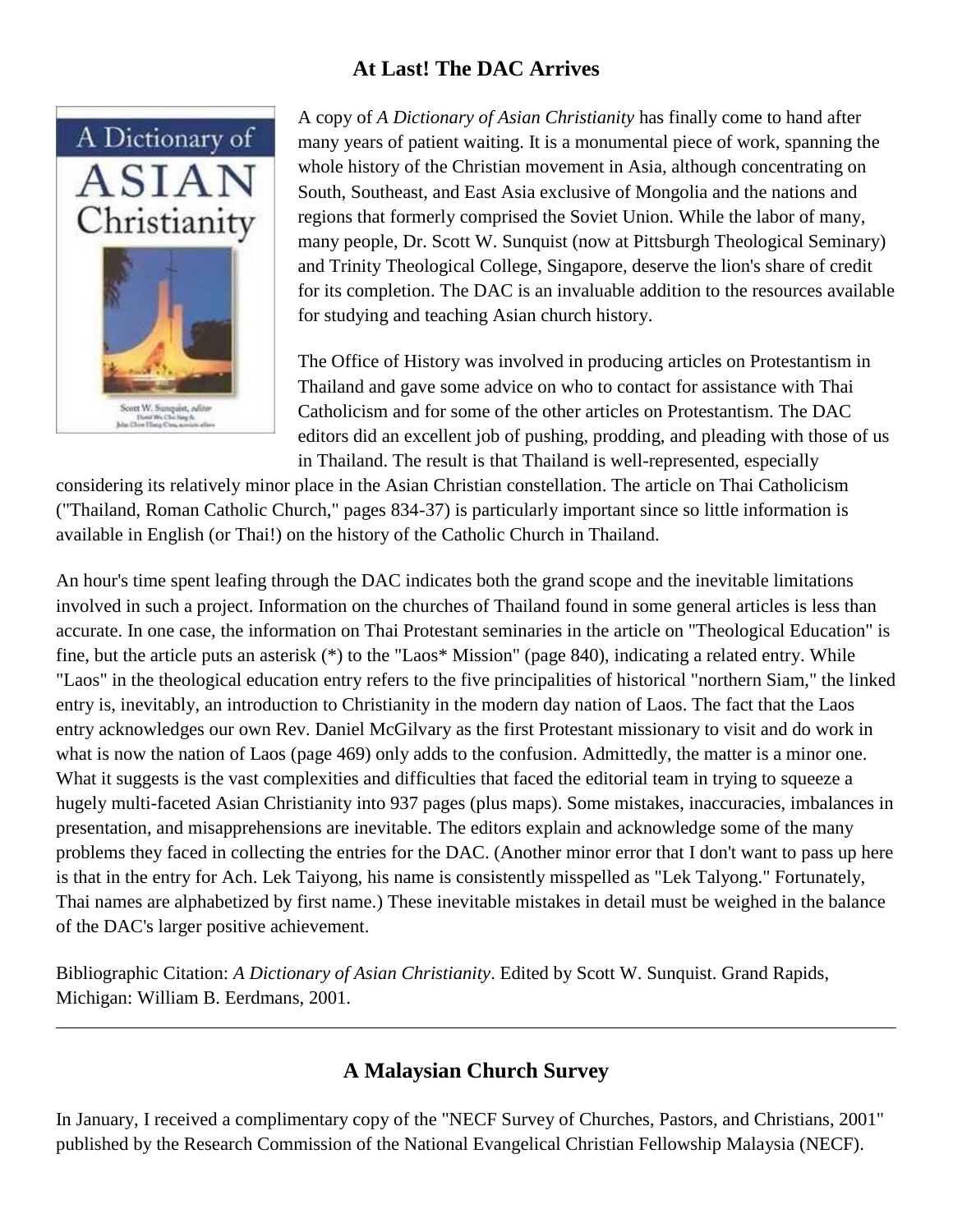This is a preliminary report of the survey's findings, containing mostly the percentage responses (frequency distribution) to each question on the survey. Included is a section entitled "Snapshots of Results," which highlights some of the findings in categories of positive and negative factors. The survey is handsomely produced and shows that a great deal of care was taken to proceed in a professional, academically credible fashion. The survey itself included only NECF churches, which evidently comprise about 30% of the total Christian community in Malaysia and is made up largely of Pentecostal and Charismatic churches. A number of the questions reflect that ecclesiastical "culture," such as the question asked of pastors regarding how long they have been "Born-Again Christians."

This preliminary description of the survey's results is hampered only by the fact that a copy of the survey questionnaire is not included, making it difficult at some points to tell precisely the wording of the questions. Still, all in all, the NECF has done an excellent job and sets a standard for the rest of us in Southeast Asia.

# **McGilvary Reprint**

<span id="page-26-0"></span>The mails also delivered a freshly minted copy of the White Lotus Press reprint of McGilvary's autobiography, A Half Century Among the Siamese and the Lao, which includes an Introduction and annotated bibliography prepared by yours truly. White Lotus has made an important contribution to the study of the church in Thailand by reprinting a number of older missionary works, including most recently McFarland's Historical Sketch of Protestant Missions in Siam 1828-1928 and a compilation of the missionary journals of Gutzlaff, Tomin, and Abeel printed under the title of Early Missionaries in Bangkok. This reprint of McGilvary's autobiography is obviously an important addition to the list.

Bibliographic Citation: McGilvary, Daniel. *A Half Century Among the Siamese and the Lao. 1912*. Reprint. Bangkok: White Lotus Press, 2001.

## **A New Project**

<span id="page-26-1"></span>In January, the Office of History (meaning yours' truly again) joined a new research project headed up by Dr. Don Swearer, Swarthmore College, studying "Christian Identity in Buddhist Thailand." Funded by the Luce Foundation, this three year project will explore issues in the formation and expression of Protestant Christian identity in Thailand, focusing largely on northern Thailand. In the project's initial stage, Don is looking at the story of the martyrdom of Nan Chai and Noi Sunya, two of the first seven Christians in northern Thailand, in 1869 and how that story has been used by the Christian community in the formation of its own identity.

## **Book Reviews**

<span id="page-26-2"></span>**Mäkelä, Jaakko.** *Khrischak Issara: The Independent Churches in Thailand, Their Historical Background, Contextual Setting, and Theological Thinking***. Åbo, Finland: Åbo Akademi University Press, 2000.**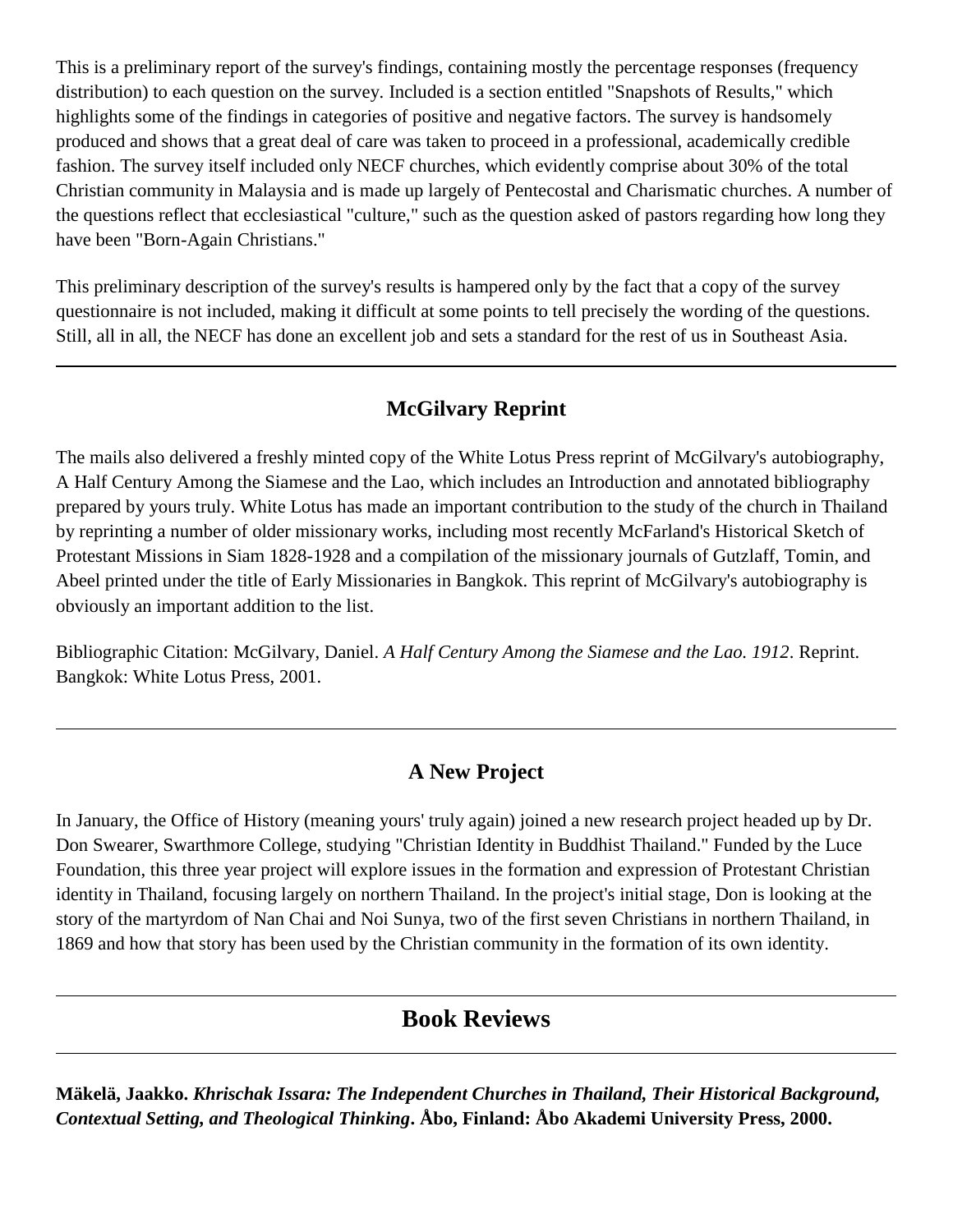**M**äkelä's *Khrischak Issara* is an important contribution to understanding the complex and little studied 0phenomenon of Thai Protestant independent churches and lays the foundation for an historical understanding of the independent church movement that emerged in Thailand after World War II. Mäkelä estimates that as of 1998 the independent churches accounted for just over 10% of the total Protestant membership in Thailand and roughly 25% of all Protestant church members in Bangkok. The independent churches, that is to say, are an increasingly significant segment of the total Protestant church community in Thailand. By their very nature, however, the independent churches are fragmented and hard to bring together under one interpretive umbrella-which fact makes this book a significant venture.

Chapter One introduces the reader to the topic of the book, which is actually the final, printed version of Mäkelä's doctoral dissertation. Chapter Two comprises the requisite background chapter, including an introduction to Thai society, the history of Thai Protestantism up to World War II, and the development of the Protestant churches in Bangkok. Although the author has surveyed independent churches throughout the country, his attention is focused on the independent churches of Bangkok. In Chapter Three, he describes the pre-history of the independent churches and then recounts their histories, according to four categories. In his final chapter, Chapter Four, the author considers the independent churches' understanding on a whole range of theological issues. The book includes numerous lists and statistical tables and a sizeable, important bibliography.

#### *The study's accomplishments*

Independent churches are not always easy to locate or contact, and sometimes they are unwilling to cooperate with outside researchers, so that simply bringing together so much information on such a confusing subject is in and of itself an important accomplishment. Beyond that, one of the book's most important contributions is that it puts the independent churches in their larger context. Mäkelä urges the importance of American evangelicalism (along with Finnish Pentecostalism and the Korean mega-churches) to the development of the independent churches. He also reminds his readers on numerous occasions that "mainline" agencies including especially American Presbyterian missions and the Church of Christ in Thailand (CCT) have also been important to the history of the independent churches. The independent church movement began as a protest against the CCT and the Presbyterians, and many of the earliest leaders of that movement began their journey of faith in the CCT. At the same time, Mäkelä is sensitive to church history themes and patterns going back to the first century. Overall, then, he is able to show that the independent church story in Thailand, fragmented and intricate as it is, is still one story and has clear connections to the total Thai Protestant historical experience.

Mäkelä also makes some progress in bringing order to the chaos of independent church fragmentation. He provides a useful classification of the churches based on their origins and historical development (page 46). He relies on their membership in the Evangelical Fellowship of Thailand (EFT) to further underscore the fact that these churches share a certain commonality. The author also identifies common patterns and themes and a general structure of historical development that further strengthen the sense that the many stories of these churches can be told as one story (pages 78-79).

The study also sets the historical record straight on important matters. This is particularly the case regarding the relationship of the independent churches to the famous Chinese evangelist, Dr. John Sung, who conducted a series of revivals in Thailand in 1938 and 1939 that have had an impact on the course of Thai Protestant church history down to the present. Mäkelä demonstrates that the independent churches are not as historically tied to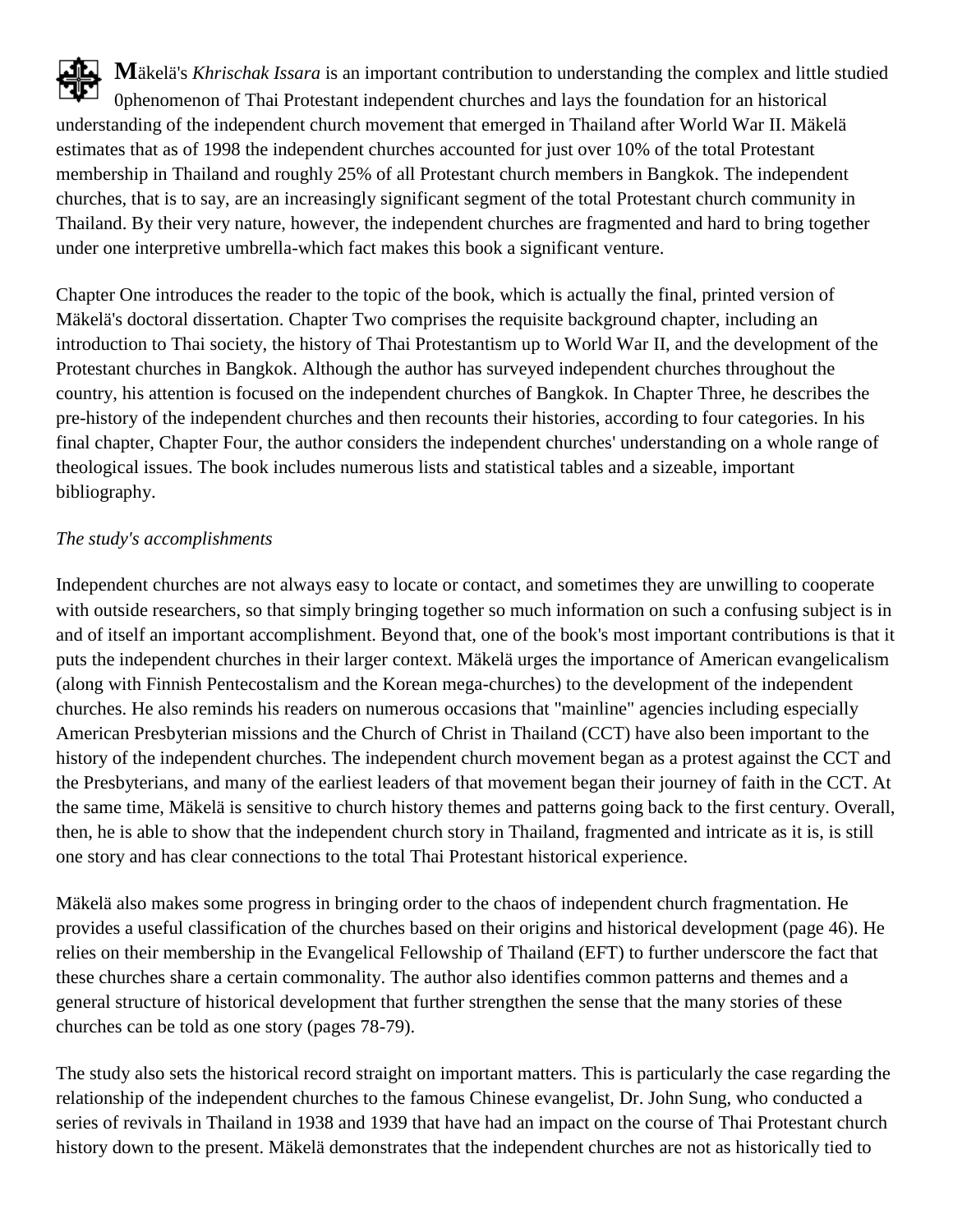Sung as they have thought, especially in Pentecostal circles. He argues that Ach. Boonmark Kittisarn, the virtual founder of the independent church movement, is a figure of far more consequence; Song's influence has been mediated through Boonmark and a few other key church leaders (see page 152).

The book contains many insights. Two examples will have to suffice here. First, Mäkelä observes that the theological position that Wan Phetchsongkram, a key Pentecostal figure, holds regarding the church shows strong parallels to the Catholic understanding of the church. The church, Ach. Wan thinks, plays a key role in the divine plan of salvation (page 187). Second, another intriguing insight is the author's contention that the development of the independent church movement in Thailand shows parallels with developments in Thai Buddhist revivalist and reform movements, such as Dhammakaya and Santi Asoke (pages 138-139). Unfortunately, he does not make the parallels as clearly as we might have wished. It is an insight that deserves a great deal more elucidation. .

#### *Problems & Issues*

The most pressing problem facing the reader of *Khrischak Issara* is the lack of an overall, unifying historical chronology. One does not gain a clear sense of the historical development of the independent churches as the author tells their stories in distinct, unrelated sections, church by church. The book does much better in dealing with the historical background to the independent church movement than it does with the churches themselves. Although Mäkelä makes it clear that the many individual church stories comprise one greater story, he himself has not integrated those stories into the single story. As one example, the study introduces the founding of the EFT in 1969 and carries its story into the 1980s before the author discusses the founding of the earliest independent churches, which were established well before the EFT. The text, more largely, skips back and forth across the decades so that the reader cannot see how the individual histories relate to each other. In Section 3.3 (pp. 88-107), for example, the study treats the individual histories of one category of congregations, called "Evangelical Free Churches." It is not clear from these histories why the selected churches fit into this category or what common elements of historical experience they share. It should be added, however, that the presence of three tables listing the independent churches in Bangkok, Chiang Mai, and the rest of the country does help somewhat because they include the founding dates for each congregation. This approach to the history of the independent church movement also means that one of the key events in post-World War II history, the T. L. Osborn revival campaign of 1956, receives much less attention than it deserves. That event sparked the first serious growth of Pentecostalism in Thailand, and while this study mentions it in passing it does not describe either the event itself or its impact on the independent church movement.

One other point at which *Khrischak Issara* needs some further re-working is in its treatment of the CCT. Throughout the study, the CCT receives considerable attention although it is not a part of the independent church movement. While Mäkelä does at times relate his discussions of CCT issues to the independent churches, at other points there is no apparent connection at all. As one example, he starts his section on theological education (pages 159-162) by describing the McGilvary Faculty of Theology, Payap University, the CCT's "flagship" seminary. It is not clear why. In that same section, he goes on to discuss several other seminaries that are not formally related to the independent churches, also without making any connection between the seminaries and those churches.

To return for a moment to the strengths *Khrischak Issara*, one of those strengths is its fair-minded critical assessment of the independent church movement. By-and-large, that assessment is cogent and helpful. As is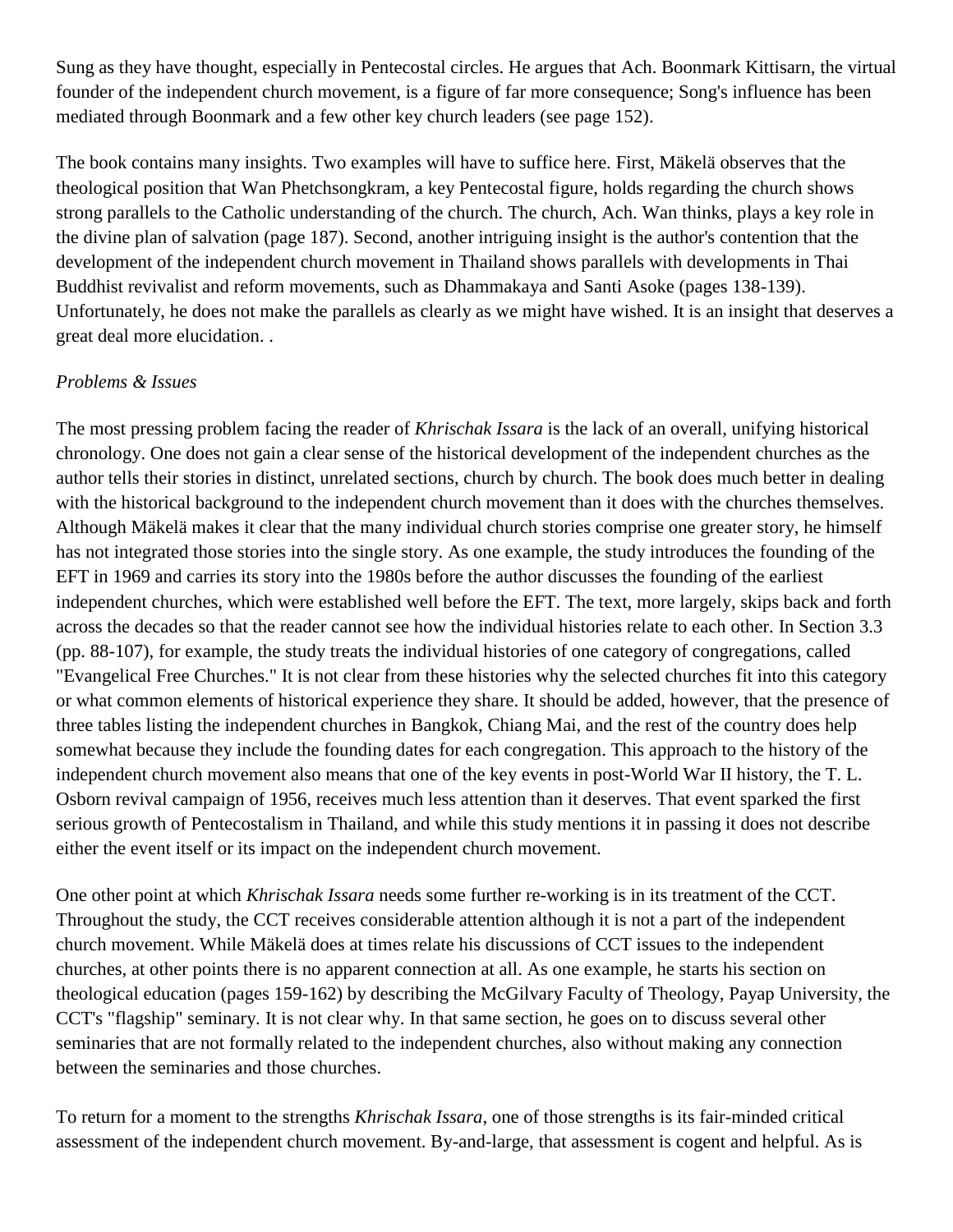almost inevitably the case, however, at some points Mäkelä's comments are not as helpful as is generally the case. His claim, for example, that the CCT constitution's use of the word *khrischak* (church) demonstrates a weakness in Thai ecclesiology is unsubstantiated, and it is not clear why he thinks so. (pages 167-168) The proposition seems doubtful in light of his own repeated statement that the independent churches, using the term *khrischak*, focus much of their theological concern on the nature and the life of the church.

There are only a few points at which one would take active exception to the author's analysis. One of those few bears mentioning. The author claims, "Within the CCT, contextualization has especially meant dialogue with Buddhists." He then cites the example of the Sinclair Thompson Lectures as proof of his statement (pages 209- 210). One could only wish that Mäkelä is correct on this point; but so far as I can tell he is not. The Thompson Lectures have generated little interest among members of and had very little impact on the CCT outside of a small circle of theologically trained individuals. The contextualization of the Gospel by CCT churches and agencies, rather, has been a largely unconscious effort to adapt the Western religion of the missionaries to the social and cultural realties of Thailand. CCT churches have generally eschewed overt inter-faith dialogue, and those individuals who engage in it are looked upon with suspicion. CCT contextualization has much more to do with the hidden process of taking what has been received from the Western church and reworking it locally.

On balance, we return to the conclusion that *Khrischak Issara* is an important addition to the study of Thai church history and theology. Although it does not put all of the pieces of the independent church puzzle together, it does give us a framework for assembling that puzzle. It is a generally readable, insightful start towards a standard history of the independent church movement in Thailand.

#### <span id="page-29-0"></span>**Walls, Andrew F. "From Christendom to World Christianity: Missions and the Demographic Transformation of the Church."** *The Princeton Seminary Bulletin* **22, 3 (New Series, 2001: 306-330.**

**I**'ve chosen to review this article because it provides a cogent analysis of perhaps the most important trend in the history of twentieth-century Christianity. Walls' subject is what he terms the "demographic transformation of the church" from a religion dominated by Europe to one that finds the majority of its adherents located in Africa, Asia, and South America. He terms this change, "the greatest demographic change within the Christian faith since the conversion of the Western barbarians." (page 315)

Walls opens his analysis by describing two key moments in Protestant missionary history; the first is Dr. James S. Dennis' lectures on missions at Princeton Theological Seminary in 1893 and the second is the World Missionary Conference in Edinburgh, 1910. Walls notes that Dennis' 1893 discussion of Christian expansion was generally upbeat, and he takes particular note of Dennis' statistics comparing church growth in the United States with churches in Asia and Africa. Those statistics show the Asian and African churches, taken together, were growing much more rapidly than the churches in America. Of the Presbyterian Church in the United States of America (PCUSA), Walls summarizes Dennis as saying, "And not a single American presbytery could come anywhere near the rate of growth of the Presbytery of Laos [northern Thailand]. Laos was the 'banner presbytery of the whole Presbyterian church.'" (page 310) That is to say, a demographic trend away from the West was already apparent before the turn of the last century. Walls makes it clear that Edinburgh, 1910, shared Dennis' optimism of two decades earlier and planned for an even greater expansion of the Christian faith throughout the world; the conference was not aware, however, of the significance of growth of churches outside of the West. The importance of that growth did not become apparent until after World War I, an event that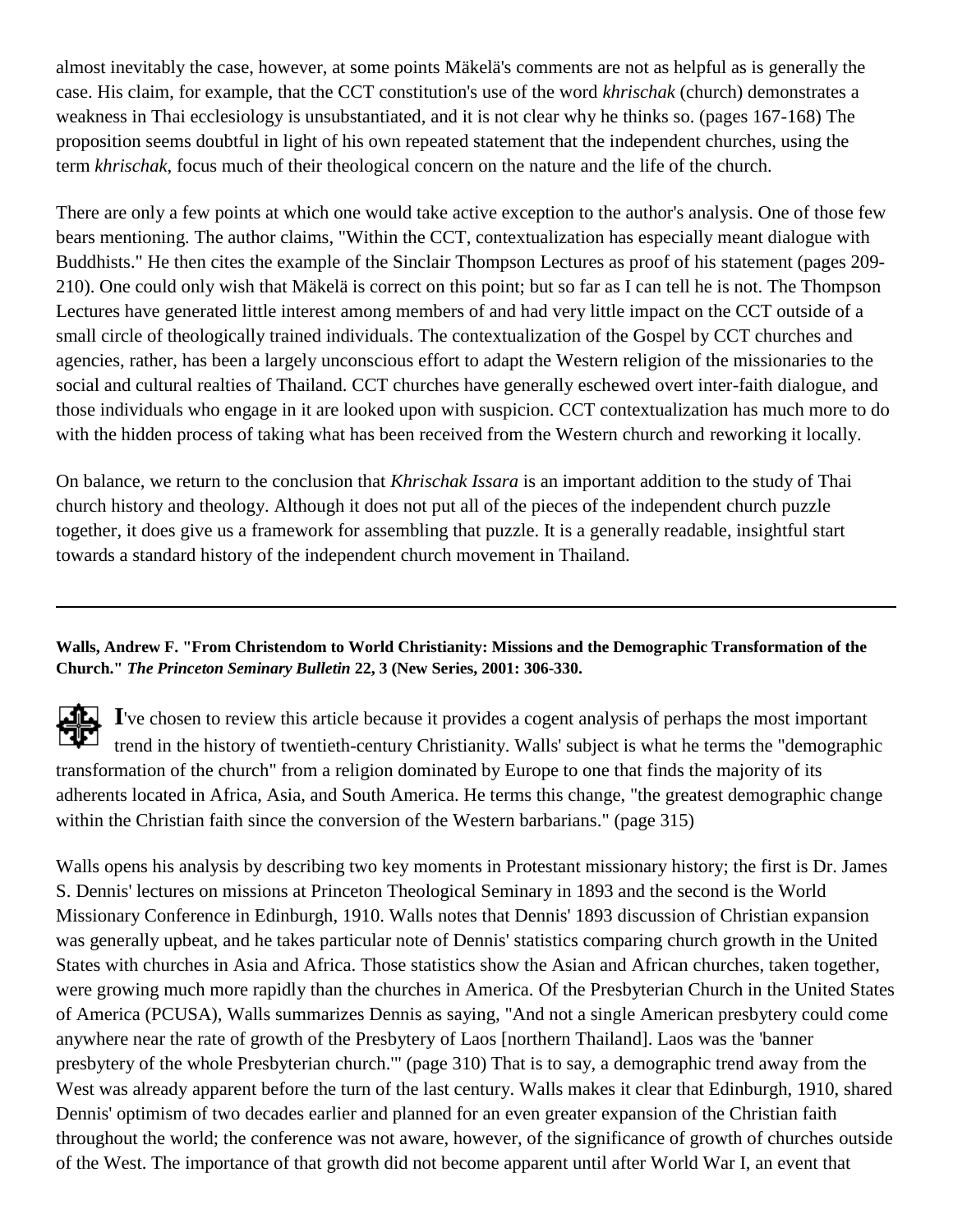marked the true beginning of the end for Western domination of the Christian religion. The rest of the twentieth century, Walls observes, was marked by a "great recession from the Christian faith in the West" and "an equally massive accession to that faith in the non-Western world." (page 322). He notes, for example, that, "A century ago there were hardly any Christians among the aboriginal peoples of North East India, and Nepal was a land closed to Christianity even fifty years ago; now a vast belt of actively Christian peoples extends from Nepal and North East India into South West China, Myanmar, and Thailand-a great unnoticed Asian Christian constituency." (page 323). In the course of his presentation, Walls throws out tantalizing tidbits such as, "There are now far more Muslims in England than there are Presbyterians in Scotland." (page 323)

The author attributes much of this vast change in world Christian demographics to the Western missionary movement, arguing that it could not have taken place apart from that movement. He concludes, "In other words, there has been a century-long process of cross-cultural diffusion of Christianity with the Western missionary as a connecting terminal; and the most curious feature of the process is that during the period in which the Christian faith crossed cultural frontiers into African and Asian communities it lost its hold on much of the West." (page 324) Walls argues that we should not be surprised that this is the case as it reflects a long-standing characteristic of Christian expansion, namely that, "The process by which Christianity spreads is not progressive, but serial." (page 324). It does not, that is, proceed from a single center outward; rather, it has constantly been moving its demographic center and is doing so again.

From its inception, the church has grown through a process of "cross-cultural fertilization" by which that geographical center and location has shifted from the Middle East to the Mediterranean to Europe (and, by extension, North America)-and now has shifted to regions outside of Europe and North America. The process began, he contends, in the earliest church, which was a Jewish church. Judaism generally received Gentiles only as proselytes, meaning that they had to remove themselves from Gentile culture and turn themselves into fully practicing Jews in order to "be" Jewish. The Jewish church, however, decided to accept converts who did not make themselves over into Jews (see Acts 15 and Galatians 2). Converts to Christ remained Greek even as they became Christian. Thus, Walls sums up his argument by observing, "Issues of culture are at the heart of Christian faith." (page 326)

There is a growing body of statistics from around the world that confirms Walls' contention that a global Christian demographic shift southward and eastward is taking place ever more rapidly. His article, furthermore, encourages us to pause for a moment's reflection. Many of us here in Thailand are still in the habit of associating "the church" with Europe and North America-even if we are consciously aware of the fact that only a minority of practicing Christians live on those two continents. That's a habit we have to break. Many of us are also in the habit of thinking of Thai Christianity as being peripheral to the world Christian movement. We have to break this habit, too. It is striking to consider that Thailand falls within what Walls terms, as we saw above, "a vast belt of actively Christian peoples."

There's still another thought that we must necessarily entertain. Many of us have long been inclined to pay attention to the anti-cultural attitudes and behavior of the nineteenth-century Protestant missionaries, the assumption being that their mission must have been a failure because of their narrow-mindedness. But Walls argues otherwise. He all but celebrates the Western missionary movement's success in transporting the faith beyond the shores of Europe and North America. Does the history of Protestant missions in Thailand warrant such celebration?. Has missionary evangelism successfully delivered the Christian faith to Siam/Thailand? Is Thailand in the process of successfully receiving the faith? Was there a successful receipt of the faith in spite of